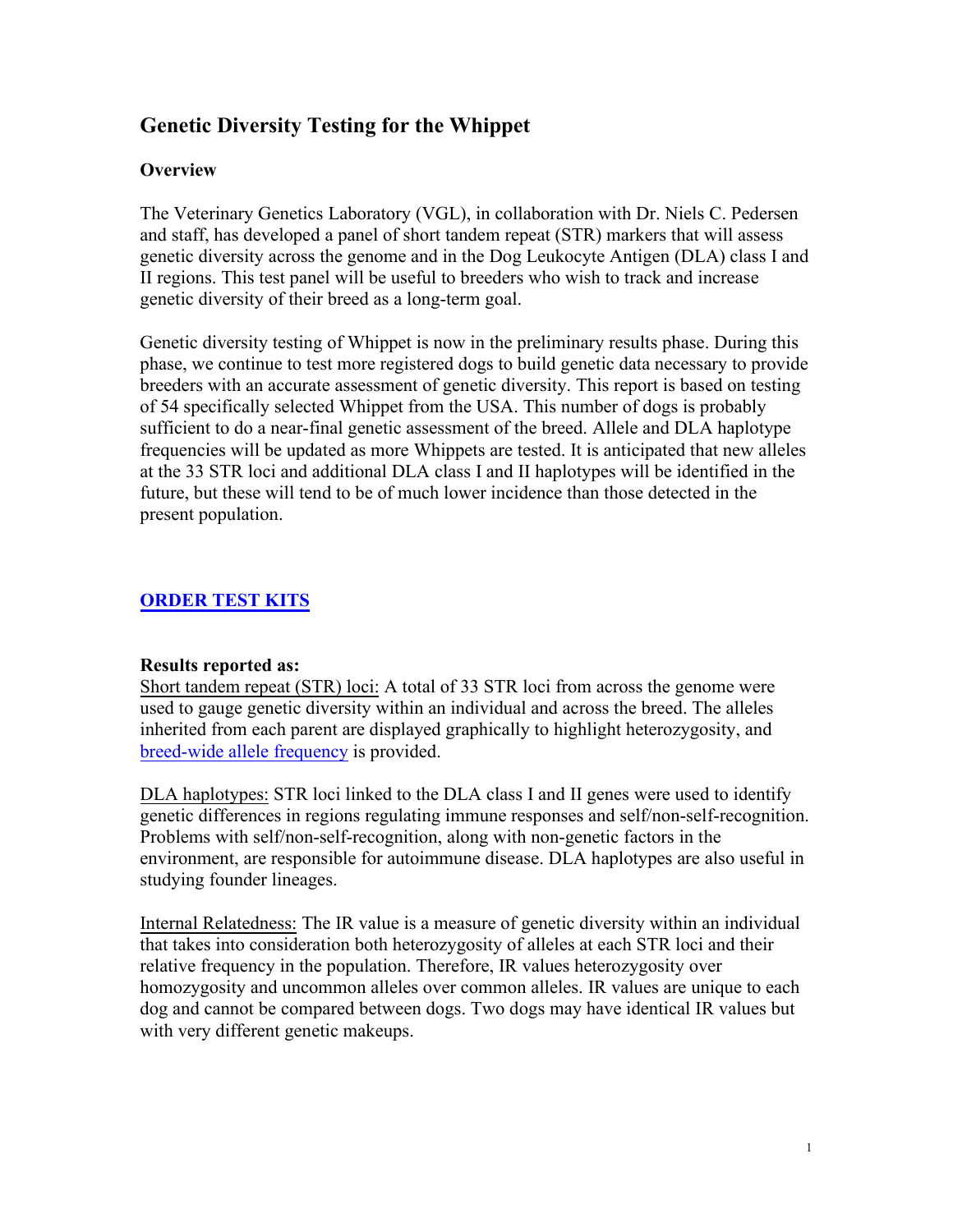### **I. Introduction**

### **A. History [1-5]**

The Whippet is a sighthound breed that originated in England, where they descended from Greyhounds brought to Britain with the Romans. The name is derived from an early 17th-century word meaning "to move briskly". There has been a continuum of Greyhound type breeds from the time of ancient Egypt through the Middle ages and ranging from large (greyhound), medium (Whippet), to small (Italian greyhound). A small Greyhound breed became popular as a ratting dog in medieval England and the first written use of the name Whippet for a dog was in 1610. Paintings from the  $17<sup>th</sup>$  and  $18<sup>th</sup>$ centuries also show dogs of Whippet type. The Whippet was held in especially high regard in the northern and more rural parts of England and Wales where it was described as "the poor man's racehorse". They are the fastest dog of their weight, capable of achieving speeds of up to 35 miles per hour (56 km/h).

There were originally two varieties of Whippets. A smooth coat was more popular in Lancashire, Yorkshire, and the Midlands of England and evolved into the modern Whippet. A second type had a rough coat from crossbreeding with Bedlington Terriers and was more popular in Durham and Northumberland. The breed achieved world-wide recognition in the late  $19<sup>th</sup>$  century as did many other English breeds. The modern type Whippet was officially recognized in 1891 by The Kennel Club, making it eligible for competition in dog shows and recording of pedigrees. The Whippet was recognized in 1888 by the American Kennel Club. The Whippet is 61st of 195 most popular breeds according to the American Kennel Club.

Whippets racing appeared in the mid-nineteenth century in a local form of coursing known as 'ragging'. Several dogs would be lined up and released from their collars by handlers at the same time, racing towards their owners standing at the opposite end of the track waving towels. This type of racing was a popular Sunday event in the north and Midlands of England and became a common weekend sport in countries such as Australia. Racing to a cloth evolved to resemble greyhound racing where dogs usually chased after live or mechanical hare. A dichotomy ultimately developed because of those that did not consider pure breeding as important as winning races. The British Whippet Racing Association was established in 1967 to establish race rules and procedures involving non-purebred Whippets. This was viewed as a threat to pure breeders and a Whippet Club Racing Association was established exclusively for purebred animals. Whippets also participate in dog sports such as lure coursing, agility, and flyball.

#### **B. Appearance [2, 4, 6]**

Whippets are a medium-sized dog weighing from 15 to 42 pounds (6.8 to 19.1 kg). There are two height ranges for Whippets, depending on whether the dog is being shown in North America. The Fédération Cynologique Internationale and The Kennel Club both call for heights of 18.5 to 20 inches (47 to 51 cm) for males and 17.5 to 18.5 inches (44 to 47 cm) for females. Whippets tend to be somewhat larger in the United States and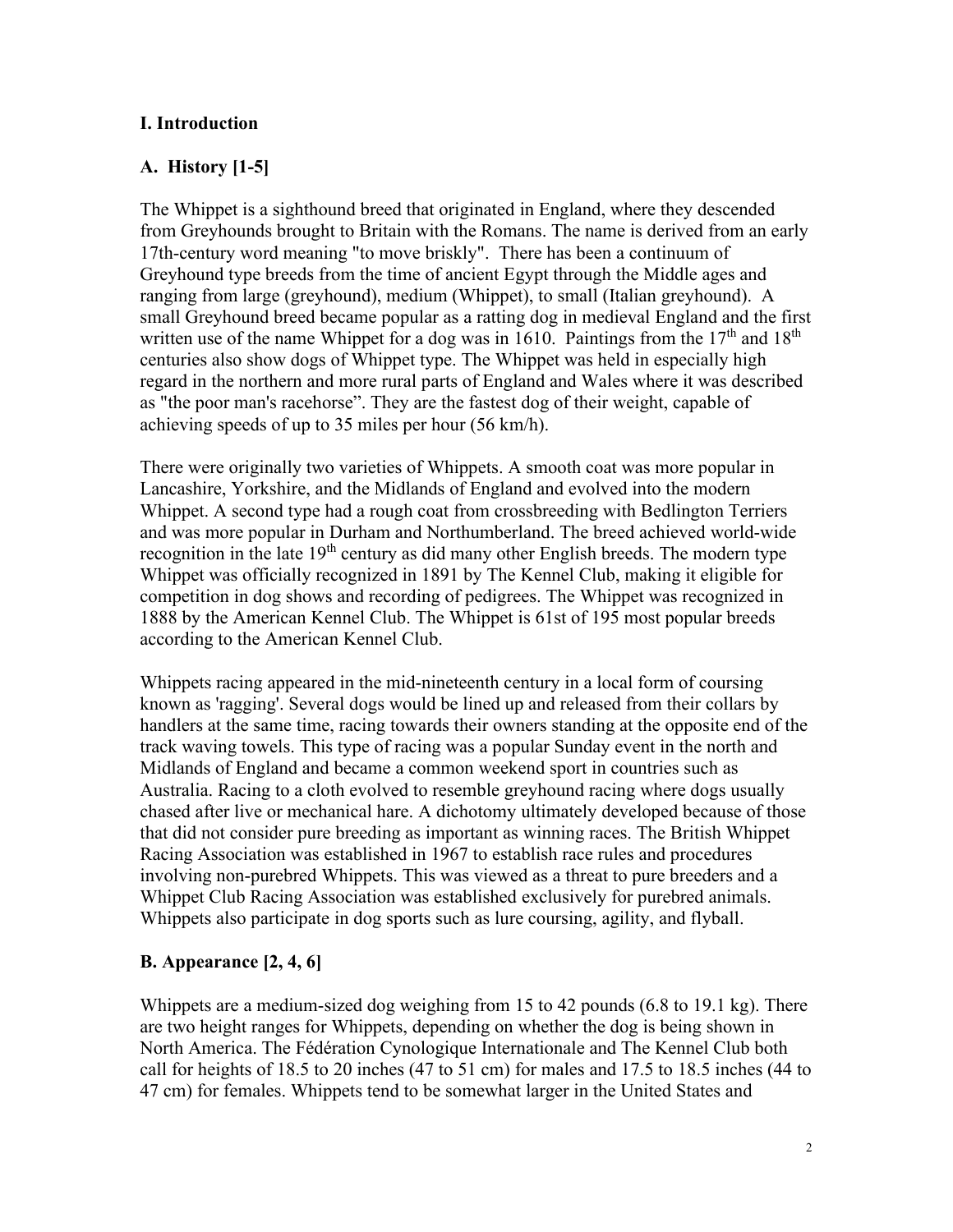Canada as the American Kennel Club and Canadian Kennel Club standards are larger; 18.5 to 22.5 inches (47 to 57 cm) for males, and 17.5 to 21.5 inches (44 to 55 cm) for females. Coat color is considered immaterial in judging of Whippets, and they come in a wide variety of marking patterns and colors ranging from solid black to solid white, with red, fawn, brindle, blue, or cream.[26] The coat is short, smooth and close.

#### **C. Temperament [1-4]**

Whippets are quiet but require regular exercise. They are gentle and not prone to anxiety and barking. When not running, they prefer the furniture or the owner's lap. These attributes make the Whippet an excellent house dog. They are not aggressive to other dogs, but due to their sighthound nature they have been known to chase small pets or animals when the opportunity arises.

#### **II. Genetic diversity studies of the contemporary Whippet**

#### **A. Population genetics based on 33 STR loci on 25 chromosomes**

STR markers are highly polymorphic and have great power to determine genetic differences among individuals and breeds. The routine test panel contains 33 STRs consisting of those that are recommended for universal parentage determination for domestic dogs by the International Society of Animal Genetics (ISAG) and additional markers developed by the VGL for forensic purposes. Each of these STR loci is known to contain from 7 to 27 different alleles (avg. 15.4 alleles/locus) when tested across many breeds of dogs. Each breed, having evolved from a small number of founders and having been exposed to artificial genetic bottlenecks will end up with only a portion of the total available diversity. Artificial genetic bottlenecks include such things as popular sire effects, geographic isolation, catastrophes, outbreaks of disease, and ups and downs in popularity and resulting increases and decreases in population size. The alleles identified at each of the 33 STR loci and their relative frequencies were determined for 54 Whippets and are listed in Table 1.

| <b>AHT121</b> | <b>AHT137</b> | <b>AHTH130</b> | AHTh171-A   | <b>AHTh260</b> | <b>AHTk211</b> |
|---------------|---------------|----------------|-------------|----------------|----------------|
| 94 (0.037)    | 131 (0.333)   | 119 (0.019)    | 219 (0.019) | 238 (0.019)    | 87 (0.722)     |
| 96 (0.176)    | 133 (0.056)   | 121 (0.167)    | 225 (0.009) | 240 (0.111)    | 89 (0.120)     |
| 98 (0.426)    | 137 (0.426)   | 127 (0.269)    | 227 (0.139) | 242 (0.019)    | 91 (0.130)     |
| 100 (0.120)   | 141 (0.028)   | 131 (0.481)    | 229 (0.787) | 244 (0.370)    | 95 (0.028)     |
| 104 (0.056)   | 147 (0.120)   | 133 (0.056)    | 237 (0.046) | 246 (0.250)    |                |
| 106 (0.130)   | 149 (0.019)   | 135 (0.009)    |             | 248 (0.028)    |                |
| 110 (0.056)   | 151 (0.019)   |                |             | 250 (0.111)    |                |
|               |               |                |             | 252 (0.083)    |                |
|               |               |                |             | 254 (0.009)    |                |
|               |               |                |             |                |                |

| Table 1: 33 Allele frequencies for 33 STR markers in Whippet (n=54) |  |  |  |
|---------------------------------------------------------------------|--|--|--|
|---------------------------------------------------------------------|--|--|--|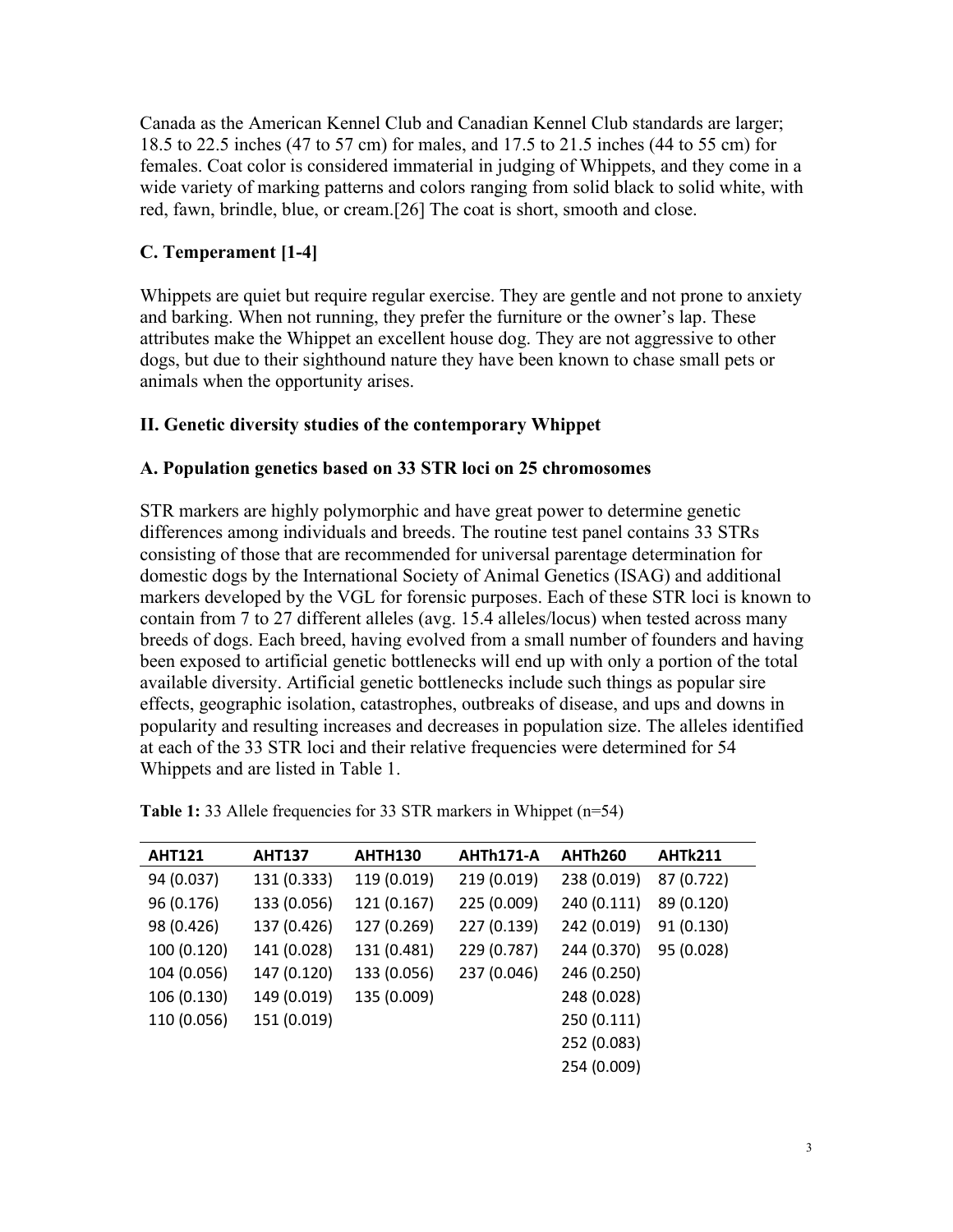| AHTk253     | C <sub>22</sub> .279 | <b>FH2001</b> | <b>FH2054</b> | <b>FH2848</b> | INRA21      |
|-------------|----------------------|---------------|---------------|---------------|-------------|
| 286 (0.037) | 116 (0.333)          | 132 (0.130)   | 148 (0.111)   | 228 (0.019)   | 95 (0.509)  |
| 288 (0.194) | 118 (0.472)          | 136 (0.019)   | 152 (0.102)   | 230 (0.194)   | 97 (0.009)  |
| 290 (0.491) | 120 (0.037)          | 144 (0.620)   | 156 (0.463)   | 232 (0.009)   | 99 (0.231)  |
| 292 (0.278) | 124 (0.111)          | 148 (0.231)   | 160 (0.056)   | 236 (0.083)   | 101 (0.250) |
|             | 126 (0.019)          |               | 164 (0.157)   | 238 (0.139)   |             |
|             | 130 (0.028)          |               | 168 (0.102)   | 240 (0.278)   |             |
|             |                      |               | 172 (0.009)   | 242 (0.157)   |             |
|             |                      |               |               | 244 (0.120)   |             |
|             |                      |               |               |               |             |

| <b>INU005</b> | <b>INU030</b> | <b>INU055</b> | <b>LEI004</b> | <b>REN105L03</b> | <b>REN162C04</b> |
|---------------|---------------|---------------|---------------|------------------|------------------|
| 110 (0.019)   | 144 (0.139)   | 208 (0.028)   | 95 (0.583)    | 229 (0.259)      | 202 (0.250)      |
| 124 (0.481)   | 148 (0.065)   | 210 (0.722)   | 97 (0.009)    | 233 (0.500)      | 206 (0.750)      |
| 126 (0.306)   | 150 (0.787)   | 214 (0.185)   | 105 (0.028)   | 235 (0.130)      |                  |
| 130 (0.009)   | 152 (0.009)   | 218 (0.065)   | 107 (0.370)   | 237 (0.046)      |                  |
| 132 (0.185)   |               |               | 109 (0.009)   | 239 (0.009)      |                  |
|               |               |               |               | 241 (0.028)      |                  |
|               |               |               |               | 243 (0.019)      |                  |
|               |               |               |               | 245 (0.009)      |                  |

| <b>REN169D01</b> | <b>REN169018</b> | <b>REN247M23</b> | <b>REN54P11</b> | <b>REN64E19</b> | <b>VGL0760</b> |
|------------------|------------------|------------------|-----------------|-----------------|----------------|
| 202 (0.065)      | 162 (0.176)      | 268 (0.546)      | 222 (0.574)     | 139 (0.463)     | 18.2 (0.046)   |
| 212 (0.704)      | 164 (0.148)      | 270 (0.185)      | 228 (0.046)     | 143 (0.009)     | 19.2 (0.009)   |
| 214 (0.028)      | 166 (0.463)      | 272 (0.157)      | 232 (0.046)     | 145 (0.370)     | 20.2 (0.296)   |
| 216 (0.167)      | 168 (0.019)      | 278 (0.111)      | 234 (0.037)     | 147 (0.157)     | 21.2 (0.065)   |
| 218 (0.037)      | 170 (0.194)      |                  | 236 (0.204)     |                 | 22.2 (0.204)   |
|                  |                  |                  | 238 (0.093)     |                 | 23.2 (0.370)   |
|                  |                  |                  |                 |                 | 24.2 (0.009)   |

| <b>VGL0910</b> | <b>VGL1063</b> | <b>VGL1165</b> | <b>VGL1828</b> | <b>VGL2009</b> | <b>VGL2409</b> |
|----------------|----------------|----------------|----------------|----------------|----------------|
| 13 (0.222)     | 8(0.296)       | 18 (0.148)     | 15 (0.102)     | 9(0.213)       | 13 (0.093)     |
| 15 (0.046)     | 9(0.046)       | 19 (0.028)     | 16 (0.167)     | 12 (0.009)     | 15 (0.306)     |
| 16.1 (0.009)   | 11 (0.426)     | 20(0.111)      | 17 (0.056)     | 13 (0.324)     | 17 (0.463)     |
| 17.1 (0.352)   | 12 (0.019)     | 21 (0.009)     | 18 (0.037)     | 14 (0.102)     | 18 (0.130)     |
| 18.1 (0.065)   | 14 (0.120)     | 22 (0.046)     | 19 (0.278)     | 15 (0.352)     | 19 (0.009)     |
| 19.1 (0.306)   | 15 (0.065)     | 25 (0.287)     | 20 (0.287)     |                |                |
|                | 16 (0.019)     | 26 (0.065)     | 21 (0.019)     |                |                |
|                | 18 (0.009)     | 27 (0.028)     | 22 (0.056)     |                |                |
|                |                | 28 (0.019)     |                |                |                |
|                |                | 29 (0.037)     |                |                |                |
|                |                | 30 (0.130)     |                |                |                |
|                |                | 31 (0.083)     |                |                |                |
|                |                |                |                |                |                |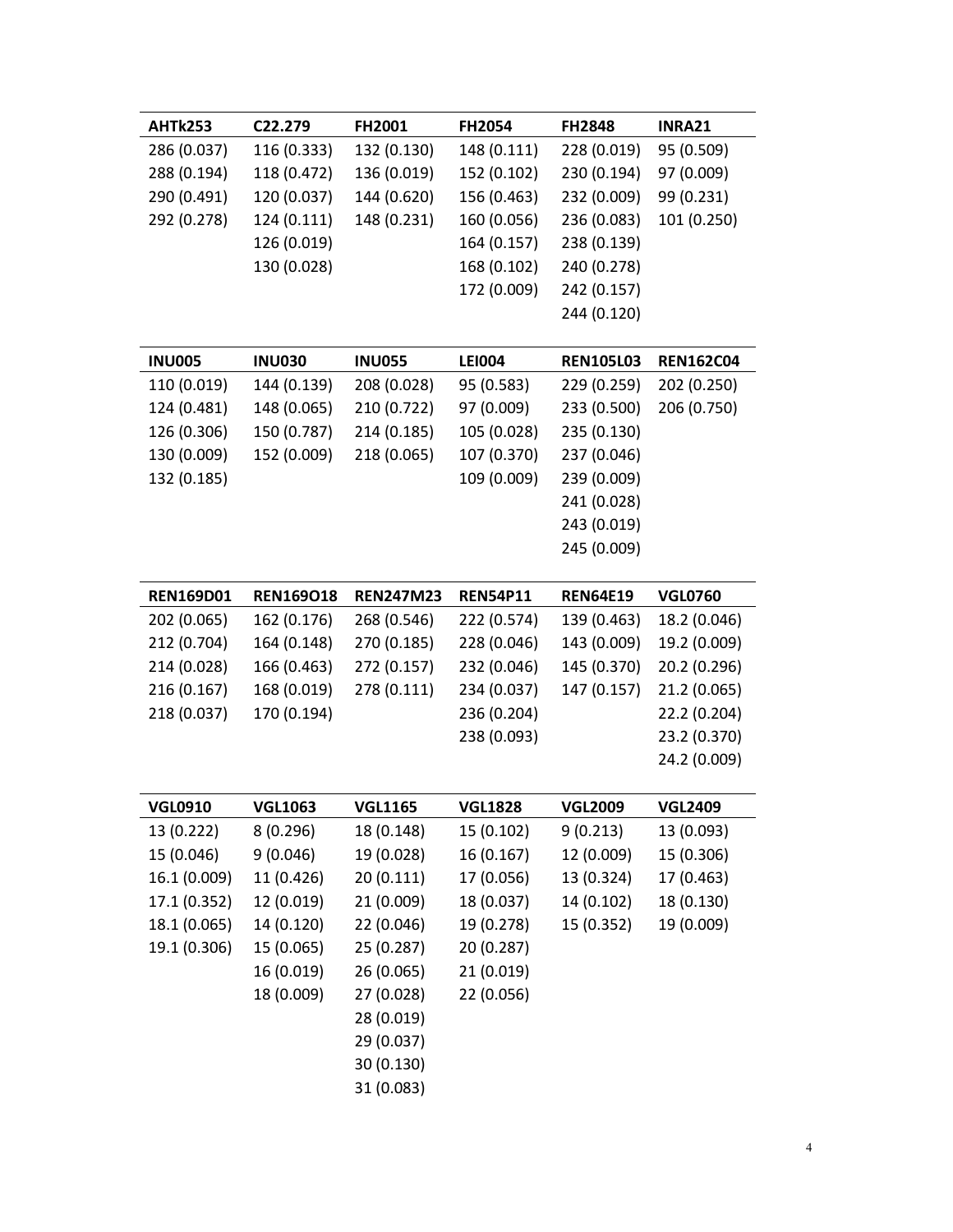32 (0.009)

| <b>VGL2918</b> | <b>VGL3008</b> | VGL3235    |
|----------------|----------------|------------|
| 12 (0.056)     | 15 (0.130)     | 13 (0.074) |
| 13 (0.139)     | 16 (0.009)     | 14 (0.583) |
| 14 (0.130)     | 17 (0.352)     | 15 (0.019) |
| 15 (0.028)     | 18 (0.407)     | 19 (0.037) |
| 16 (0.009)     | 19 (0.093)     | 20 (0.046) |
| 17.3 (0.120)   | 20 (0.009)     | 21 (0.204) |
| 18.3 (0.019)   |                | 22 (0.028) |
| 19.3 (0.167)   |                | 23 (0.009) |
| 20.3 (0.231)   |                |            |
| 21.3 (0.019)   |                |            |
| 22.3 (0.074)   |                |            |
| 23.3 (0.009)   |                |            |

#### **B. Assessment of population diversity using standard genetic parameters**

Allele and allele frequencies at each of the 33 STR loci are listed in Table 1 and used to determine basic genetic parameters (Table 2) such as the number of alleles found at each STR locus (Na); the number of effective alleles (Ne) per locus (i.e., the number of alleles that contribute to heterozygosity in the population); the observed or actual heterozygosity (Ho) that was found in the population; and the heterozygosity that would be expected (He) if the existing population was being randomly bred. The value F is a coefficient of inbreeding derived from the Ho and He values. A value of +1.0 would occur only if every individual were genetically indistinguishable at each of the 33 STR loci, while a value of -1.0 would be seen when all the dogs were completely different at each of the 33 loci. A value of 0.00 would be seen if the selection of sires and dams were entirely random within the existing gene pool.

The allele frequency data obtained from the 33 STR panel can be used to assess heterozygosity within a population (Table 2). Using the 33-marker panel, the 54 Whippets had an average of 6.09 alleles/locus (Na). This is higher than for the Shiloh Shepherd (Na=4.0), Lakeland Terrier (Na=4.24), Swedish Vallhund (Na=4.91) and Irish Red and White Setter (Na=5.09); similar to the Llewellin Setter (Na=5.94) and Flatcoated Retriever (Na=5.94); but lower than large and genetically diverse breeds such as the Labrador Retriever (Na=7.33), Golden Retriever (Na=8.39) and Miniature Poodle (Na=8.91). However, the average number of alleles is less important than the number of alleles that have the greatest genetic influence on heterozygosity, a figure known as average effective alleles/loci or Ne. Ne in this group of dogs averaged 3.18 effective alleles per locus. Therefore, an average of three alleles at each locus contribute to most of the heterozygosity within the breed. The observed (actual) heterozygosity of this group of 54 dogs was 0.63, while the expected heterozygosity (He) for a population in a state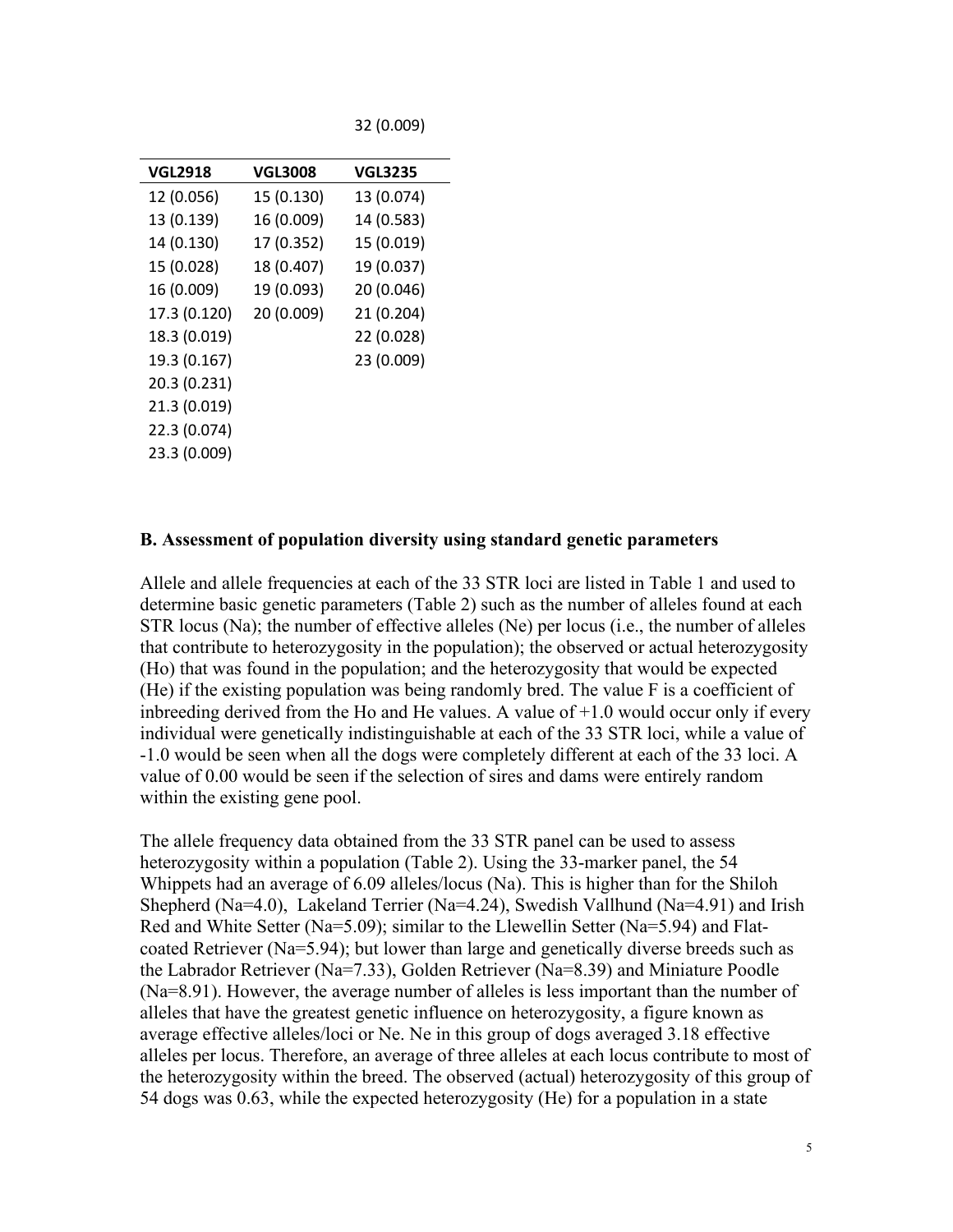resembling Hardy-Weinberg equilibrium (HWE) was 0.64, yielding a coefficient of inbreeding (F) of 0.03 (i.e., only 3% more inbred than predicted for HWE). These standard genetic assessment values indicate that the breed has good genetic diversity, which has been sustained in a relatively random manner across the breeds history.

Ne is also a measure of the number of individuals that are necessary to keep a freebreeding population in a state of HWE from one generation to the next. This number is also known as the effective population size. Pure breeds of dogs have Ne values as low as 2.3-2.6 (Doberman pinscher, Japanese Akita, Swedish Vallhund, Flat coated retriever), 3.3-3.8 (Havanese, Labrador and Golden Retriever, Border Colle, Samoyed, Magyar agar), and as high as 4.2 (Toy Poodle). The effective population size for Whippets from 1980-2000 has been calculated as 56.4 [14], which is just above the theoretical limit of 50 individuals necessary to maintain HWE. For comparison, the effective population size for Toy poodles has been estimated at 136.3 [15]. The low Ne for Whippets suggests the need for breeders to maintain current heterozygosity as vigorously as possible.

**Table 2:** Standard genetic assessment of 54 Whippets on allele frequencies at 33 genomic STR loci on 25 chromosomes. Values are expressed as means (averages) with one standard error (SE).

|                                  |  | N Na Ne Ho He |  | - F                      |
|----------------------------------|--|---------------|--|--------------------------|
| Mean 54 6.09 3.18 0.63 0.64 0.03 |  |               |  |                          |
| -SE                              |  |               |  | 0.4 0.23 0.03 0.02 0.024 |

#### **B. Standard genetic assessment values for individual STR loci**

The allele frequencies can be also used to do a standard genetic assessment of heterozygosity at each STR locus (Table 3). This provides an estimate of genetic similarities in the specific regions of the genome that are associated with each STR marker. Phenotypic differences equate to genotypic differences. Therefore, alleles that are widely shared across the population are indicators that positive selection is occurring for certain desired traits. The Na values for an individual STR locus for this population of 54 Whippets ranged from a low of 2 to a high of 13 alleles per locus, while the Ne ranged from 1.56 to 7.04 alleles per locus. It is important to remember that each STR locus can have from 7-27 different alleles (avg. 15.4 alleles/locus) when testing across all dogs. The observed heterozygosity (Ho) for an individual STR locus ranged from 0.23 to 0.89, while He ranged from 0.36 to 0.80 (Table 3). Eighteen loci had positive F values and 15 were negative. Nine of the positive loci had F values greater than 0.11, indicating over 10% excess of inbreeding. These loci were under a greater degree of positive selection than those with negative F values and were presumably linked to regions of the genome more strongly associated with current desired breed-specific traits. However, the influences of these various inbred and outbred regions of the genome defined by these 33 STR loci have been kept in balance by breeders as evidenced by a near zero F value for the overall population (Table 2). The degree of inbreeding or outbreeding for individual dogs in this group of 54 will be made apparent from internal relatedness (IR) scores.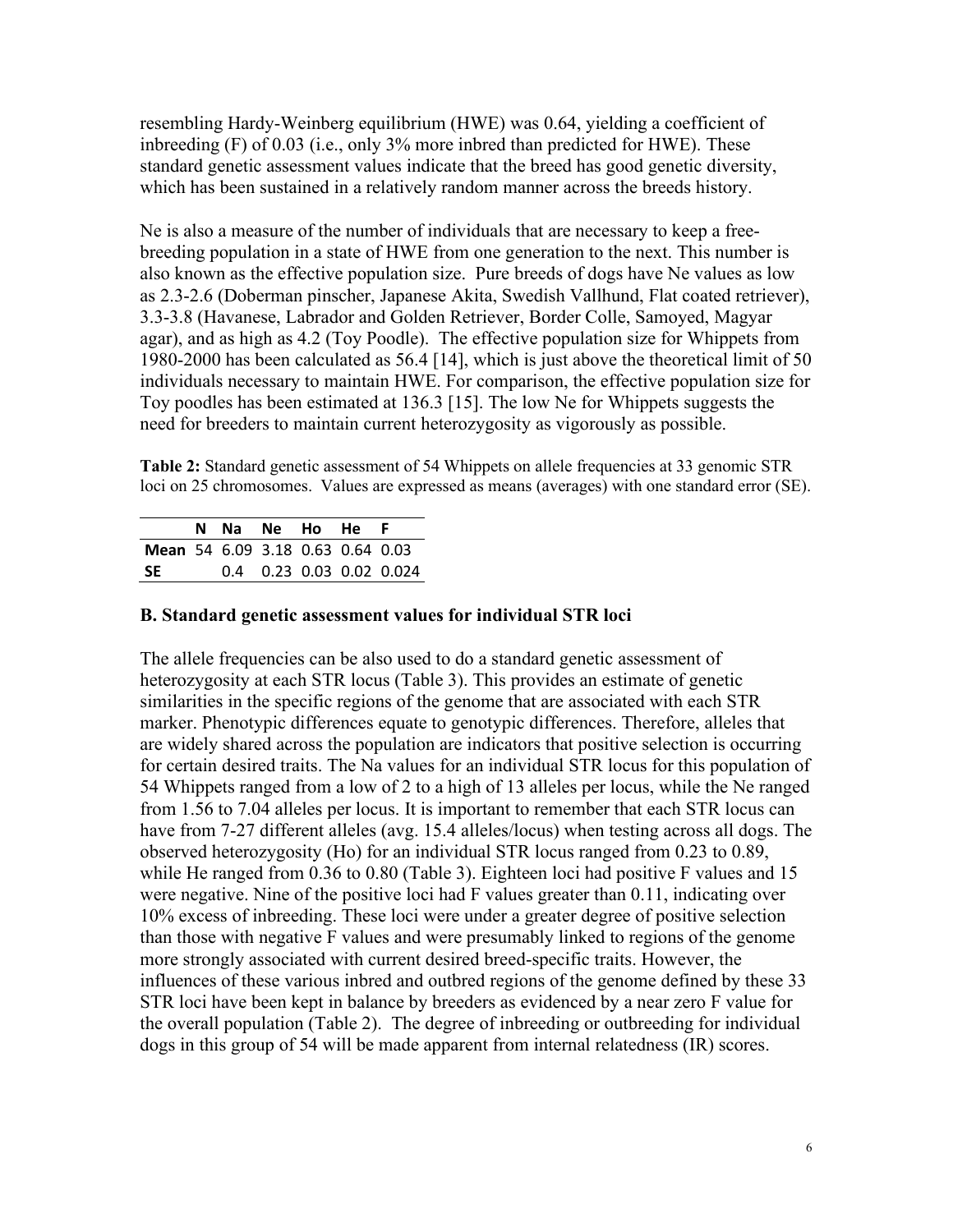| #  | Locus            | N  | Na | <b>Ne</b> | Ho   | He   | F       |
|----|------------------|----|----|-----------|------|------|---------|
| 1  | <b>AHT121</b>    | 54 | 7  | 3.98      | 0.80 | 0.75 | $-0.06$ |
| 2  | <b>AHT137</b>    | 54 | 7  | 3.21      | 0.61 | 0.69 | 0.11    |
| 3  | <b>AHTH130</b>   | 54 | 6  | 2.98      | 0.59 | 0.67 | 0.11    |
| 4  | AHTh171-A        | 54 | 5  | 1.56      | 0.17 | 0.36 | 0.54    |
| 5  | <b>AHTh260</b>   | 54 | 9  | 4.30      | 0.82 | 0.77 | $-0.06$ |
| 6  | <b>AHTk211</b>   | 54 | 4  | 1.81      | 0.35 | 0.45 | 0.21    |
| 7  | <b>AHTk253</b>   | 54 | 4  | 2.80      | 0.67 | 0.64 | $-0.04$ |
| 8  | C22.279          | 54 | 6  | 2.87      | 0.72 | 0.65 | $-0.11$ |
| 9  | FH2001           | 54 | 4  | 2.20      | 0.46 | 0.54 | 0.15    |
| 10 | FH2054           | 54 | 7  | 3.63      | 0.65 | 0.73 | 0.11    |
| 11 | <b>FH2848</b>    | 54 | 8  | 5.53      | 0.89 | 0.82 | $-0.09$ |
| 12 | <b>INRA21</b>    | 54 | 4  | 2.66      | 0.57 | 0.62 | 0.08    |
| 13 | <b>INU005</b>    | 54 | 5  | 2.78      | 0.61 | 0.64 | 0.05    |
| 14 | <b>INU030</b>    | 54 | 4  | 1.56      | 0.33 | 0.36 | 0.07    |
| 15 | <b>INU055</b>    | 54 | 4  | 1.78      | 0.43 | 0.44 | 0.03    |
| 16 | <b>LEI004</b>    | 54 | 5  | 2.09      | 0.65 | 0.52 | $-0.24$ |
| 17 | <b>REN105L03</b> | 54 | 8  | 2.96      | 0.70 | 0.66 | $-0.06$ |
| 18 | <b>REN162C04</b> | 54 | 2  | 1.60      | 0.43 | 0.38 | $-0.14$ |
| 19 | <b>REN169D01</b> | 54 | 5  | 1.89      | 0.44 | 0.47 | 0.06    |
| 20 | <b>REN169018</b> | 54 | 5  | 3.28      | 0.61 | 0.70 | 0.12    |
| 21 | <b>REN247M23</b> | 54 | 4  | 2.70      | 0.56 | 0.63 | 0.12    |
| 22 | <b>REN54P11</b>  | 54 | 6  | 2.60      | 0.63 | 0.62 | $-0.02$ |
| 23 | <b>REN64E19</b>  | 54 | 4  | 2.66      | 0.57 | 0.62 | 0.08    |
| 24 | <b>VGL0760</b>   | 54 | 7  | 3.66      | 0.78 | 0.73 | $-0.07$ |
| 25 | <b>VGL0910</b>   | 54 | 6  | 3.66      | 0.78 | 0.73 | $-0.07$ |
| 26 | <b>VGL1063</b>   | 54 | 8  | 3.44      | 0.54 | 0.71 | 0.24    |
| 27 | <b>VGL1165</b>   | 54 | 13 | 6.66      | 0.87 | 0.85 | $-0.02$ |
| 28 | <b>VGL1828</b>   | 54 | 8  | 4.86      | 0.78 | 0.79 | 0.02    |
| 29 | <b>VGL2009</b>   | 54 | 5  | 3.51      | 0.70 | 0.72 | 0.02    |
| 30 | <b>VGL2409</b>   | 54 | 5  | 3.00      | 0.76 | 0.67 | $-0.14$ |
| 31 | <b>VGL2918</b>   | 54 | 12 | 7.04      | 0.87 | 0.86 | $-0.02$ |
| 32 | <b>VGL3008</b>   | 54 | 6  | 3.17      | 0.69 | 0.69 | $-0.00$ |
| 33 | <b>VGL3235</b>   | 54 | 8  | 2.55      | 0.59 | 0.61 | 0.03    |

**Table 3:** Standard genetic assessments of individual STR loci of 54 Whippets.

On average, the alleles identified in this group of 54 dogs represented 6.09/15.4=39.5% of alleles known to exist in all canids tested at the VGL. This is higher than the Swedish Vallhund (31.9%) and Irish Red and White Setter (34.8%); similar to the Flat-coated Retriever (38.6%), Magyar Agar (40.4%) and Borzoi (40.9%); but lower than breeds such as the Golden Retriever (54.5%), Toy Poodle (55.6%) and Standard Poodle (58%).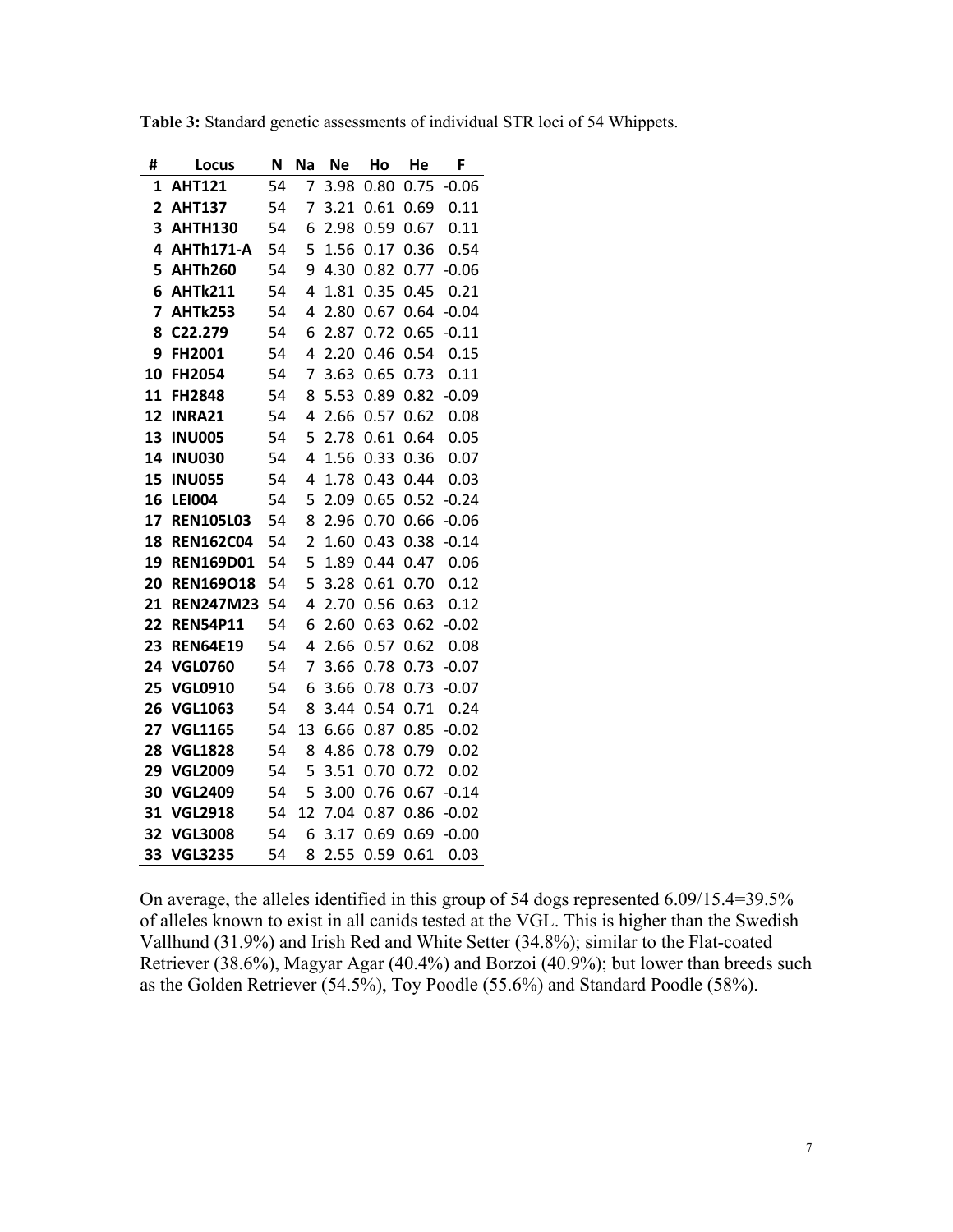#### **D. Differences in population structure as determined by principal coordinate analysis (PCoA)**

PCoA measures the genetic relatedness of individuals in a population. The data is computed in a spherical form, but it is often presented in the two dimensions that most closely represent its three-dimensional form (usually coordinates 1 and 2). The more closely individuals cluster together around the XY axis, the more related they are to each other.

The 54 Whippets formed a single population (i.e., breed) divided into four genetically distinguishable subgroups by PCoA (Fig. 1). These subpopulations were comprised of dogs that were more related to each other than to dogs in the rest of the population. This is a common feature of bloodlines within a breed and an indication that the 54 dogs chosen for this analysis were as genetically diverse as possible and likely to be representative of the entire breed.



**Figure 1.** PCoA graph portraying the genetic relatedness of 54 Whippets. The population segregates by degree of relatedness into four subpopulations or bloodlines (circles).

The degree of relatedness of individuals within a breed can be further emphasized by comparing closely and distantly related breeds, such as the Whippet, Italian greyhound, and Samoyed (Fig. 2). Comparing related breeds with a very unrelated breed will enhance the degree of relatedness between related breeds (or varieties/bloodlines). Figure 2 shows that Italian greyhound are composed of two varieties (European and North American) and all Whippets are closely clustered as a single breed and no longer divided into subgroups as in Fig. 1. Samoyeds, being genetically dissimilar are tightly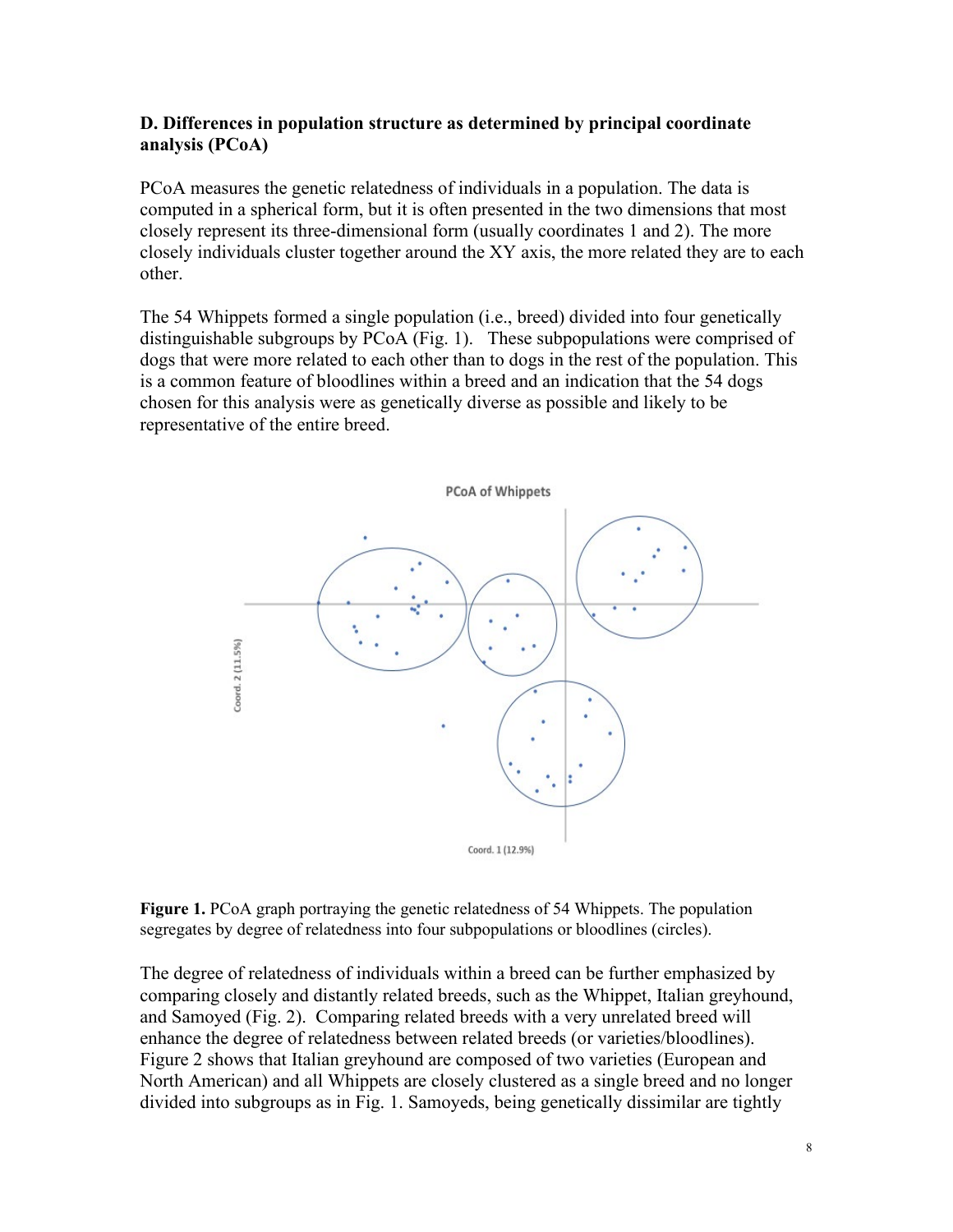clustered at a significant distance from the Whippet and Italian greyhound. It is also significant and expected that the Whippet and Italian greyhound are clustered nearest to each other, but it is even more significant that several Italian greyhounds, especially those from Europe, are clustering within or closely adjacent to Whippets. This suggests that some outcrossing has occurred more recently between these two breeds



**Figure 2.** PCoA comparing Whippet, Italian greyhound and Samoyed breeds based on 33 autosomal STRs. European Italian greyhounds are circled.

#### **D. Internal relatedness (IR) of individuals and the population as a whole**

#### *1. IR testing*

Genetic assessments such as those presented in Tables 1-3 are indicators of populationwide heterozygosity and do not reflect the genetic diversity being provided to individuals by their parents. Internal Relatedness (IR) is a calculation that has been used to determine the degree to which the two parents of an individual dog were related. The IR calculation takes into consideration homozygosity at each locus and gives more importance to rare and uncommon alleles. Rare and uncommon alleles would presumably be present in less related individuals. IR scores of all individuals in a population can be graphed to form a curve ranging from  $-1.0$  to  $+1.0$ . A dog with a value of  $-1.0$  would have parents that were totally unrelated at all 33 STR loci, while a dog with an IR value of +1.0 has parents that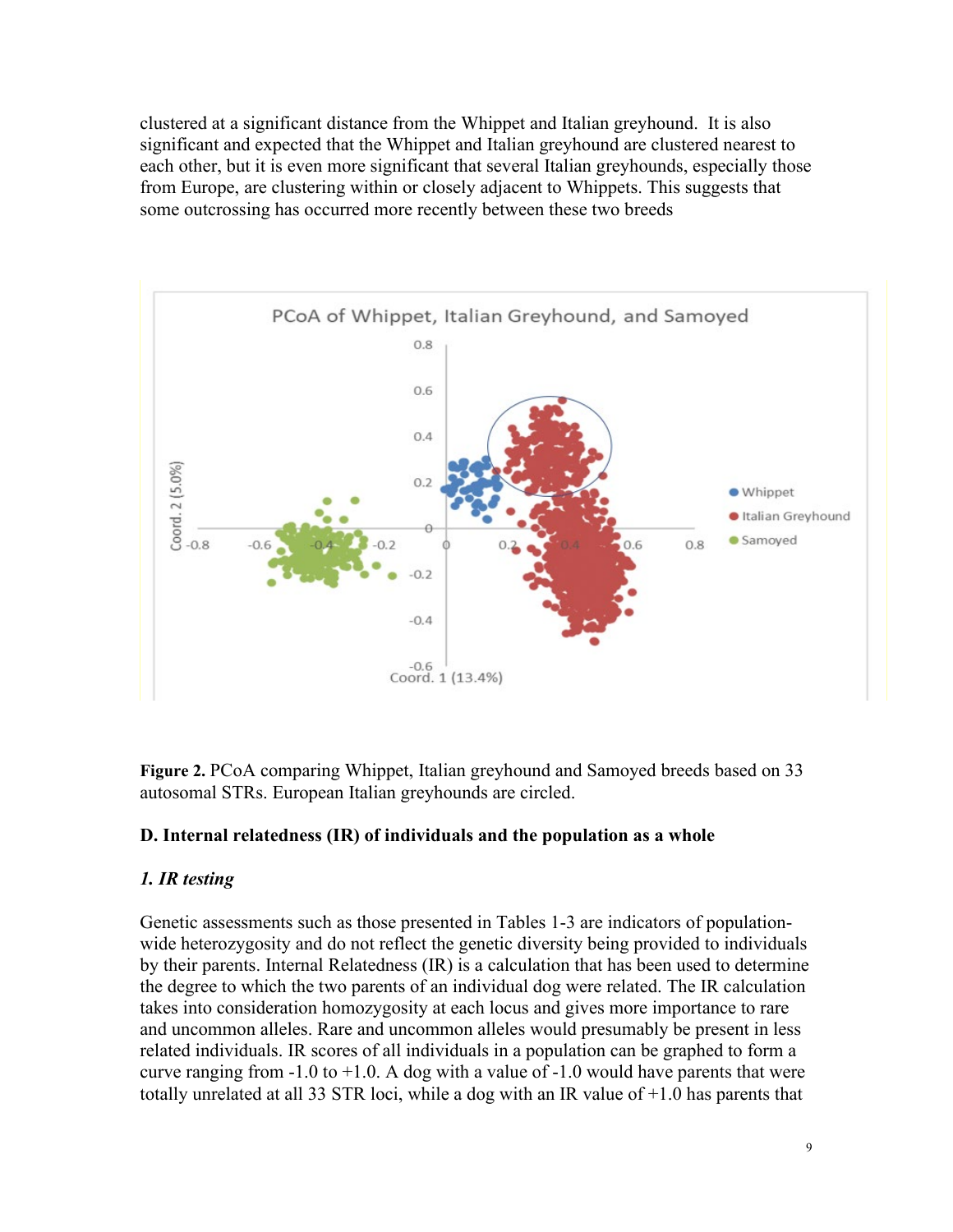were genetically identical at all loci. An IR value of  $+0.25$  would be found among offspring of full sibling parents from a random breeding population. IR values >0.25 occur when the parents of the full sibling parents were themselves highly inbred. The higher the IR value above 0.25 the more closely related were the parents and grandparents of the siblings.

Table 4 lists the IR values for the 54 Whippets that were initially tested. The 25% of most outbred dog in the population had an IR scores of -0.046 to -0.245, while the 25% of most inbred dog in the group had an IR score of 0.093 to 0.247, while the mean (average) IR score for the group was 0.021. Therefore, IR values give a different picture than seen with the population average scores from the standard genetic assessment (Table 2). While the standard genetic assessments indicated a population in HWE, the IR scores showed a population of individuals that ranged from very outbred to very inbred. The most inbred dog in the group was interrelated to the same degree as offspring of full sibling parents. The more inbred dogs are balanced by outbred dogs, making it appear that the overall population was in a state of HWE. This is a common feature of all pure breeds of dogs.

**Table 4:** Internal relatedness (IR) values calculated using allele numbers and frequencies for 54 Whippet (redline). The IR values can be adjusted to reflect how these same dogs would score if they were to exist in a large population of village dogs (IRVD-blue line).

|        | IR       | <b>IRVD</b> |
|--------|----------|-------------|
| Min    | $-0.245$ | $-0.032$    |
| 1st Qu | $-0.046$ | 0.201       |
| Mean   | 0.021    | 0.286       |
| Median | 0.001    | 0.278       |
| 3rd Qu | 0.093    | 0.376       |
| Max    | 0.247    | 0.670       |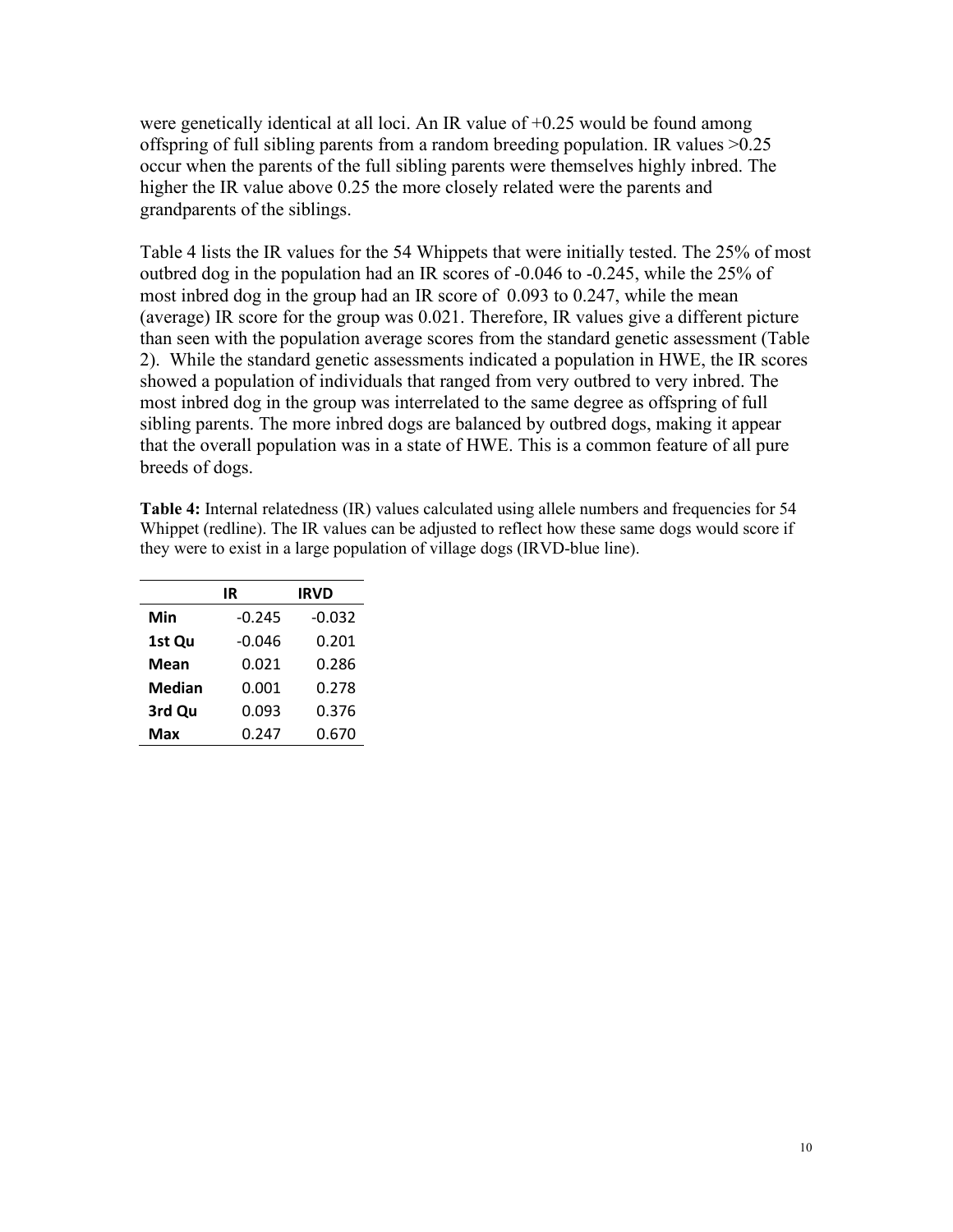

**Figure 3.** Distribution of IR (red line) and IR-village dog (IRVD) (blue line) values for the Whippet ( $n=54$ ). The area under the curve (black) represents the degree of allele sharing (32.6%) between Whippets and village dogs.

#### *2. Adjusted IR values (IRVD) as a measure of genetic diversity lost during breed evolution from time of origin to the present time.*

It is possible to determine the amount of canid genetic diversity a breed has retained as it evolved to present day. This is done by assuming that individual Whippets were members of the current village dog population found in the Middle East, SE Asia and the Island Pacific nations. The IR values and IR values adjusted to village dogs (IRVD) (Table 4) can then be graphed and the graphs overlaid (Fig. 3). One half of the dogs have IRVD scores from 0.286 to 0.670 and one half with IRVD scores of -0.032 to 0.286. Therefore, if this group of dogs were found among modern village dogs, three-fourths of them would be considered equally or more inbred than offspring of full sibling village dog parents. This degree of inbreeding is seen in many breeds of dogs.

The IRVD curve for the Whippets tested was shifted to the right of the IR curve, and the area of overlap was 32.6% (Fig. 3). This figure is close to the 39.5% of retained genetic diversity calculated from comparison with a somewhat different population, i.e., all canids ever tested at the VGL (Tables 1, 2). This level of retained village dog genetic diversity is lower than the 60% or so retained diversity observed in the Miniature/toy poodle or 54% in Labrador Retriever, and much higher than the 23% for Irish wolfhound, 15% in Doberman Pinchers and 7% in Swedish Vallhund. All pure breeds of dogs have come from relatively small founder populations, which has limited genetic diversity from the time registries were created and closed. Greatly varying amounts of genetic diversity may have been lost subsequently through artificial genetic bottlenecks such as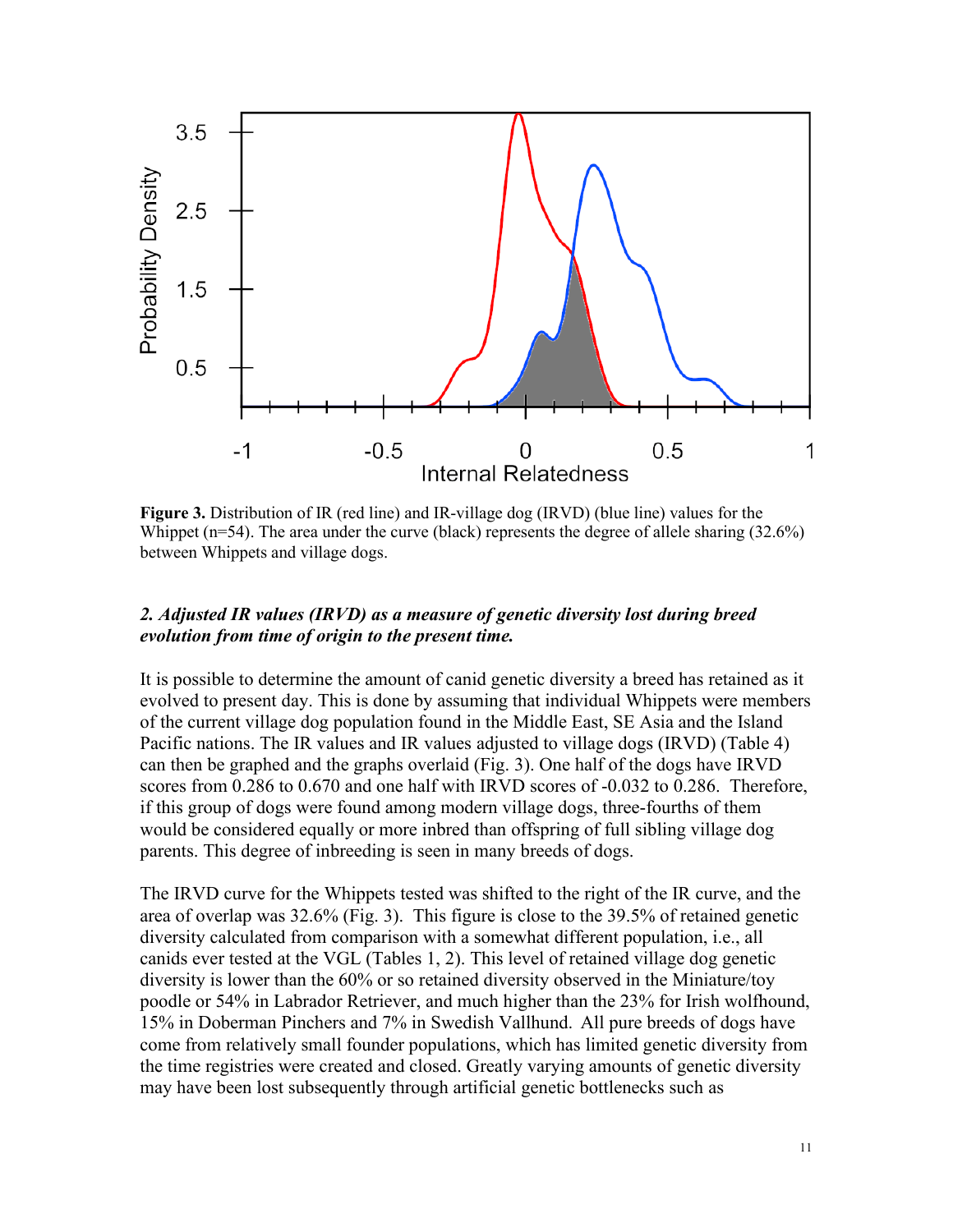cataclysmic events (e.g., world wars) or inbreeding for a specific show conformation (e.g., popular sire effects).

### **E. DLA Class I and II Haplotype frequencies and genetic diversity**

The DLA consists of four gene rich regions making up a small part of canine chromosome 12. Two of these regions contain genes that help regulate normal cell- (Class I) and antibody-mediated (Class II) immunity. Polymorphisms in these regions have also been associated with abnormal immune responses responsible for autoimmune diseases, allergies, and resistance/susceptibility to infectious diseases.

The Class I region contains several genes, but only one, DLA-88, is highly polymorphic (with many allelic forms) and is therefore most important for immune regulation. Specific alleles at the four STR loci associated with the DLA88 are linked together in various combinations, forming specific haplotypes (Table 5). Groups of genes and their alleles inherited as a block, rather than singly, are called haplotypes.

The class II region also contains several genes, three of which are highly polymorphic, DLA-DRB1, DLA-DQB1 and DLA-DQA1. Specific alleles at the three STR loci associated with the three Class II genes are strongly linked and inherited as a single block or haplotype (Table 5). One haplotype comes from each of the parents.

Specific class I and II haplotypes are often linked to each other and inherited as a genetic block. However, there is enough distance between these two regions to allow for a degree of recombination resulting in many class I/II combinations. The STR-based haplotype nomenclature used in this breed diversity analysis is based on numerical ranking with the first haplotypes identified in Standard Poodles being named 1001, 1002, ... for class I haplotypes and 2001, 2002, ... for class II haplotypes. It is common for various dog breeds to share common and even rare haplotypes, depending on common ancestry.

## *1. DLA class I and II haplotypes existing in Whippets*

The 54 Whippets in this study possessed 16 DLA class I and 9 DLA class II haplotypes (Table 5). Three class I (1247-1249) were unique to the breed and the rest shared with several other breeds (Table 5). All class II haplotypes have been recognized in other breeds (Table 6). No class I or II haplotype was dominant in the breed, somewhat different from many other breeds. This indicates that the breed has evolved from a relatively large and diverse founder population. The lower proportion of class II to class I haplotypes was unusual and was previously seen in the Borzoi.

The number of DLA class I and II haplotypes found in these 54 Whippets was average compared to many other breeds studied to date. The numbers of DLA class I (n=16) and II ( $n=9$ ) haplotypes found in Whippets were higher than the Swedish Vallhund (6, 4) and Shiloh Shepherd (7, 6); similar to the Giant Schnauzer (14, 15), Samoyed (13, 12) and Shiba Inu (16, 15); and much lower than Golden Retriever (26, 23) and Miniature Poodle (33, 23).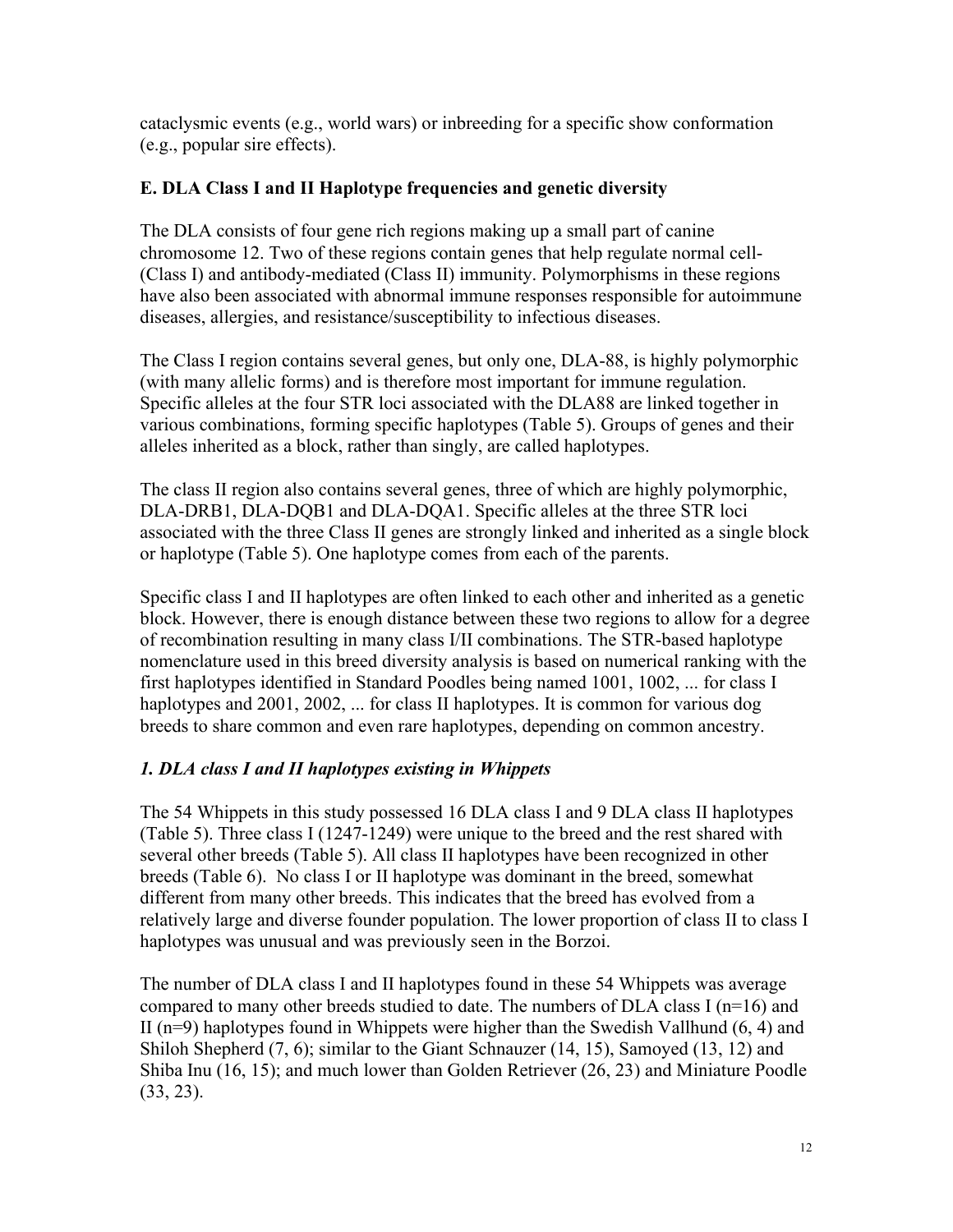**Table 5:** DLA class I and Class II haplotypes and their frequencies in Whippets (n=54). Updated May 14, 2020

| <b>DLA1#</b> | <b>STR types</b> | Frequency        |
|--------------|------------------|------------------|
| 1002         | 380 365 281 181  | 0.046            |
| 1008         | 386 373 289 182  | 0.074            |
| 1012         | 388 369 289 188  | 0.037            |
| 1016         | 382 371 277 178  | 0.102            |
| 1040         | 380 371 277 186  | 0.056            |
| 1045         | 376 371 277 186  | 0.009            |
| 1056         | 386 373 289 190  | 0.083            |
| 1058         | 387 378 287 186  | 0.148            |
| 1066         | 376 375 277 178  | 0.194            |
| 1104         | 386 373 289 186  | 0.130            |
| 1162         | 386 373 289 181  | 0.009            |
| 1208         | 386 373 277 181  | 0.037            |
| 1209         | 386 378 287 186  | 0.028            |
| 1247         | 376 373 289 190  | 0.009            |
| 1248         | 386 365 281 181  | 0.028            |
| 1249         | 388 379 289 190  | 0.009            |
| <b>DLA2#</b> | <b>STR types</b> | <b>Frequency</b> |
| 2001         | 343 324 284      | 0.074            |
| 2003         | 343 324 282      | 0.120            |
| 2006         | 339 325 280      | 0.028            |
| 2017         | 343 322 280      | 0.250            |
| 2028         | 345 327 288      | 0.056            |
| 2031         | 339 322 282      | 0.102            |
| 2033         | 339 323 282      | 0.167            |
| 2048         | 339 331 282      | 0.194            |
| 2062         | 345 327 282      | 0.009            |

#### *2. DLA haplotype sharing with other dog breeds*

DLA haplotypes are much more conserved than most other regions of the genome and each DLA region inherited as a block of linked genes from each parent and passed on by descent. Therefore, the number and incidence of DLA haplotypes found in a breed can be used to estimate the founder/founder lines that were used to create a breed and the importance of the various lines in subsequent breed evolution. The DLA class I and II regions are frequently shared between breeds, reflecting common distant ancestry and inheritance by descent (Table 6). As might be expected, the greatest sharing of DLA haplotypes was with the Italian Greyhound. However, a great deal of haplotype sharing was observed with European breeds such as Poodles, Golden and Labrador Retrievers,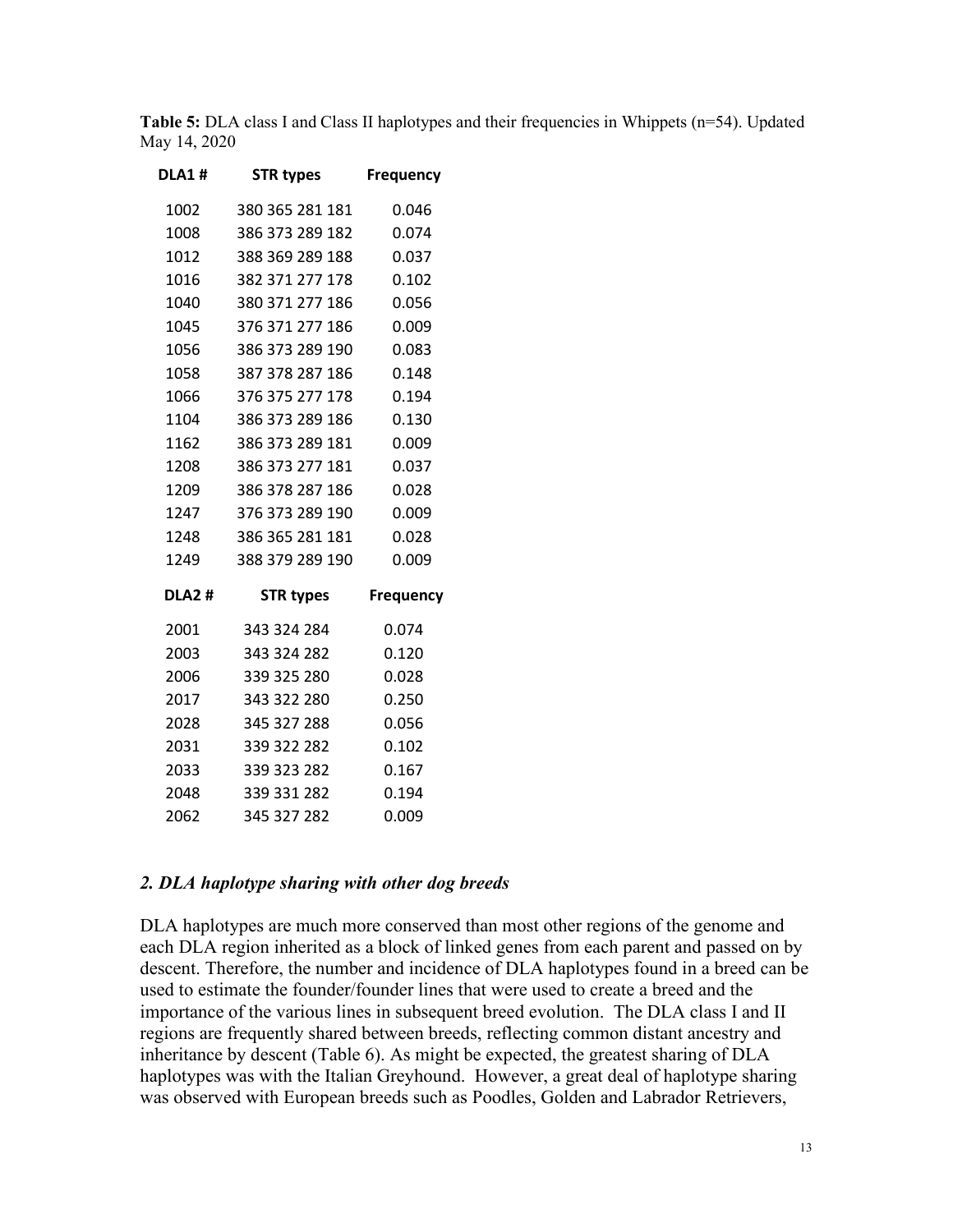Magyar Agar, Border Collie, and English bulldog. As has been observed with almost all breeds studied, the Havanese also shares many of the same haplotypes as the Whippet. It is also noteworthy that DLA haplotype sharing was much broader with class I haplotypes than with class II haplotypes. This pattern has also been seen in the Borzoi.

**Table 6.** Sharing of specific DLA class I and II haplotypes between the Whippet and various breeds.

|              |                       |                                                               |                                         |                                                           |                                                    |                                        |                                                        |       |                                                   |                                     |                               |                                           |                                                             |       |                                            |                                |                                |                                                                          |                                                    |                                            | DIA Class Hopf stage Pregum des Britiste d'May 12, 2020               |                        |                                                                      |                             |                                                            |                                        |                                  |                    |                                                                        |                           |                                |                                                  |                              |                                           |                           |                                               |                               |                           |                 |                                                           |
|--------------|-----------------------|---------------------------------------------------------------|-----------------------------------------|-----------------------------------------------------------|----------------------------------------------------|----------------------------------------|--------------------------------------------------------|-------|---------------------------------------------------|-------------------------------------|-------------------------------|-------------------------------------------|-------------------------------------------------------------|-------|--------------------------------------------|--------------------------------|--------------------------------|--------------------------------------------------------------------------|----------------------------------------------------|--------------------------------------------|-----------------------------------------------------------------------|------------------------|----------------------------------------------------------------------|-----------------------------|------------------------------------------------------------|----------------------------------------|----------------------------------|--------------------|------------------------------------------------------------------------|---------------------------|--------------------------------|--------------------------------------------------|------------------------------|-------------------------------------------|---------------------------|-----------------------------------------------|-------------------------------|---------------------------|-----------------|-----------------------------------------------------------|
| <b>DUALE</b> | STRIngers             | <b>Black</b><br><b>Rendant</b><br><b>Testing</b><br>Line 1891 | a ke tand<br><b>Testing</b><br>Line SMB | Librarien<br><b>Butzlewell</b><br>Line 2005               | [sub Ned]<br><b>ANG</b><br>Setter<br><b>Sunday</b> | Diction most<br>White Pinsche<br>24.70 | <b>Rist</b><br>Coded<br><b>Retainers</b><br>\$1,16,600 |       | Na san e c (Samoyed)<br>in Line (2061) Strategist | Saint<br><b>Bernard</b><br>$3 - 62$ | <b>Million</b> (W)<br>Div 200 | <b>Size</b><br>Schrauer<br><b>Bridget</b> | <b>R&amp;d</b><br>Lowbard<br>Sheepsing (m 227)<br>$3 - 4.9$ | Rogol | tinglish<br><b>Bulletog</b><br>84440       | <b>Whipped</b><br><b>Biddy</b> | <b>Risk sale</b> of<br>9-10.20 | <b>Elektrick</b><br><b>Noricities</b><br><b>Terrier</b><br><b>EX1000</b> | <b>Risk sport</b><br><b>Testing</b><br>De 380      | Trodubare:<br>Twidow<br><b>Bridge</b>      | <b>Rud Lan</b><br>Grey found   Kleentai<br>21/1903                    | Abade and<br>Line 630B | \$8.800<br>hitephore.<br><b>BGA</b><br><b>Environment</b>            | Magar<br><b>NH</b><br>Don't | tingkich.<br><b>Masta</b> <sup>1</sup><br><b>Condition</b> | Madd<br>(10.50)                        | sid.<br>Setter<br><b>JUNE RD</b> | Setter<br>Line Mdb | <b>De wel lin (nowrican) tapane ce</b><br><b>NAKA</b><br>(m-ag)        | nia                       | <b>Beger</b><br>(n=02.0 p=02)  | Guiden<br><b>Road Resiever</b><br><b>Envited</b> | <b>Golf Mr.</b><br>(no dift) | trich.<br><b>Moffraged</b><br>$($ rie 980 | Reader<br>Collin<br>9-440 | Ministum Scotich<br>Postle<br>(m-201) (m-201) | Collie                        | <b>Barbet</b><br>(41442)  | Pondie          | <b>Road</b> e<br>$\left.\text{mean}\right _{\text{mean}}$ |
|              | 100318086381181       |                                                               |                                         |                                                           |                                                    |                                        |                                                        |       |                                                   |                                     |                               |                                           |                                                             |       |                                            | <b>CLOSE</b>                   |                                |                                                                          |                                                    |                                            |                                                                       |                        |                                                                      |                             |                                                            |                                        |                                  |                    |                                                                        |                           |                                | 0.0001                                           |                              |                                           |                           | cocali                                        |                               |                           | $0.096$ 0.133.2 | $-0.00$                                                   |
|              | 1008 06:07 8:00:08:2  |                                                               |                                         | 0.068                                                     | 0.56                                               |                                        |                                                        |       |                                                   |                                     |                               | cost                                      |                                                             |       | <b>DUDIE</b>                               | 0.034                          |                                |                                                                          |                                                    | cost                                       | 0.1196                                                                | coust.                 |                                                                      |                             |                                                            |                                        | 011                              | cowi               |                                                                        |                           |                                | con el-                                          |                              |                                           | c.com                     |                                               | cost                          |                           | cosal           | 0.011                                                     |
|              | 1011136.84254233      |                                                               | <b>GT4T</b>                             |                                                           |                                                    | 0.0001                                 |                                                        |       | $CCDI$ $CCDI$                                     |                                     |                               |                                           |                                                             |       | 0.414                                      | 0.083                          | 0.29                           | <b>CISE</b>                                                              | 0.391                                              | 0.261                                      | 0.00(1)                                                               |                        |                                                                      |                             |                                                            |                                        |                                  |                    |                                                                        |                           |                                | com el-                                          |                              |                                           | <b>D.DEF</b>              | posel                                         | 0.001                         |                           | <b>C.IEN</b>    | 0.031                                                     |
|              | 106 800 127708        | com                                                           | cional                                  | c.cml-                                                    |                                                    | 0.01.71                                |                                                        | 0.201 |                                                   |                                     |                               | 0.08                                      | cost                                                        |       | cost                                       | 0.303                          | cozil                          |                                                                          | CLC/S6                                             | cost                                       | 0.0586                                                                |                        |                                                                      |                             | 0.38                                                       | tul-                                   |                                  | com-               |                                                                        |                           |                                | capal                                            | costi                        |                                           |                           | could                                         | cowi                          |                           | c.caval         | <b>CO</b>                                                 |
|              | 100310037127716       |                                                               | 0.28                                    |                                                           |                                                    | c.opsid                                |                                                        | cost  |                                                   | 0.016                               |                               |                                           | c.sal                                                       |       | cost                                       | 0.056                          | 0108                           | cost                                                                     | 0.031                                              |                                            |                                                                       | cossi cno-             |                                                                      |                             |                                                            |                                        |                                  |                    | cock                                                                   |                           |                                | 0.000                                            |                              |                                           |                           | cool                                          |                               |                           | oms             | 0.001                                                     |
|              | 10513537127785        |                                                               |                                         | cost                                                      |                                                    |                                        |                                                        |       |                                                   |                                     |                               |                                           |                                                             |       |                                            | <b>CLOCHE</b>                  |                                |                                                                          |                                                    |                                            |                                                                       |                        | cocal-                                                               |                             |                                                            |                                        |                                  | cons.              | cocel                                                                  |                           |                                |                                                  | cresi                        |                                           | cail                      | cional.                                       | 0.351                         |                           | 0.001           | CO1                                                       |
|              | 106 1863 18930        |                                                               |                                         |                                                           |                                                    |                                        |                                                        |       |                                                   |                                     |                               |                                           |                                                             |       |                                            | 0.003                          |                                |                                                                          |                                                    |                                            | consil                                                                |                        |                                                                      |                             | 0.38                                                       | eri-                                   |                                  |                    |                                                                        |                           |                                |                                                  |                              |                                           |                           |                                               |                               |                           |                 |                                                           |
|              | 1063187378.87385      |                                                               |                                         |                                                           |                                                    |                                        |                                                        |       |                                                   |                                     |                               |                                           |                                                             | 0.000 |                                            | 0.34%                          |                                |                                                                          |                                                    |                                            | 0.0031                                                                |                        |                                                                      | 0.100                       |                                                            |                                        |                                  |                    |                                                                        |                           |                                |                                                  |                              |                                           |                           |                                               |                               |                           |                 |                                                           |
|              | 10913-87527718        |                                                               |                                         | c.ms                                                      |                                                    |                                        | 0.0006                                                 |       |                                                   |                                     |                               |                                           |                                                             |       |                                            | 0.394                          |                                |                                                                          |                                                    |                                            |                                                                       |                        |                                                                      | ccost                       | 0.88                                                       | cal-                                   |                                  |                    |                                                                        |                           |                                | 0.2811                                           |                              |                                           |                           |                                               |                               |                           |                 |                                                           |
|              | 1301186373269366      |                                                               | <b>COMP</b>                             |                                                           |                                                    |                                        |                                                        |       |                                                   |                                     |                               |                                           |                                                             |       | C.IEV                                      | 033                            | <b>CONT</b>                    |                                                                          | COTH CON                                           |                                            | email                                                                 |                        |                                                                      | 0.14                        |                                                            |                                        |                                  |                    |                                                                        |                           |                                |                                                  |                              |                                           | 0.121                     |                                               |                               |                           |                 |                                                           |
|              | 110 060 120 121       |                                                               |                                         |                                                           |                                                    |                                        |                                                        |       |                                                   |                                     |                               |                                           |                                                             |       |                                            | <b>D.ODN</b>                   |                                |                                                                          |                                                    |                                            |                                                                       |                        |                                                                      | ce isl-                     |                                                            |                                        |                                  |                    |                                                                        |                           |                                |                                                  |                              |                                           |                           |                                               |                               |                           |                 |                                                           |
|              | 1206 126-37 827 728 1 |                                                               |                                         |                                                           |                                                    |                                        |                                                        |       |                                                   |                                     |                               |                                           |                                                             |       |                                            | 0.083                          |                                |                                                                          |                                                    |                                            |                                                                       |                        |                                                                      | com-                        |                                                            |                                        |                                  |                    |                                                                        |                           |                                |                                                  |                              |                                           |                           |                                               |                               |                           |                 |                                                           |
|              | 120110-078-0723-      |                                                               |                                         |                                                           |                                                    |                                        |                                                        |       |                                                   |                                     |                               |                                           |                                                             |       |                                            | <b>CLOSE</b>                   |                                |                                                                          |                                                    |                                            |                                                                       |                        |                                                                      | <b>COST</b>                 |                                                            |                                        |                                  |                    |                                                                        |                           |                                |                                                  |                              |                                           |                           |                                               |                               |                           |                 |                                                           |
|              | 120113-012-059-010    |                                                               |                                         |                                                           |                                                    |                                        |                                                        |       |                                                   |                                     |                               |                                           |                                                             |       |                                            | <b>CLOCHE</b>                  |                                |                                                                          |                                                    |                                            |                                                                       |                        |                                                                      |                             |                                                            |                                        |                                  |                    |                                                                        |                           |                                |                                                  |                              |                                           |                           |                                               |                               |                           |                 |                                                           |
|              | 120310-0-5261181      |                                                               |                                         |                                                           |                                                    |                                        |                                                        |       |                                                   |                                     |                               |                                           |                                                             |       |                                            | <b>D.DES</b>                   |                                |                                                                          |                                                    |                                            |                                                                       |                        |                                                                      |                             |                                                            |                                        |                                  |                    |                                                                        |                           |                                |                                                  |                              |                                           |                           |                                               |                               |                           |                 |                                                           |
|              | 1200108-019-059-060   |                                                               |                                         |                                                           |                                                    |                                        |                                                        |       |                                                   |                                     |                               |                                           |                                                             |       |                                            | <b>CLOCHE</b>                  |                                |                                                                          |                                                    |                                            |                                                                       |                        |                                                                      |                             |                                                            |                                        |                                  |                    |                                                                        |                           |                                |                                                  |                              |                                           |                           |                                               |                               |                           |                 |                                                           |
|              |                       |                                                               |                                         |                                                           |                                                    |                                        |                                                        |       |                                                   |                                     |                               |                                           |                                                             |       |                                            |                                |                                |                                                                          |                                                    |                                            | DIA Class (1) Racio Copy of an operation (1) and stock Mary 22, 20219 |                        |                                                                      |                             |                                                            |                                        |                                  |                    |                                                                        |                           |                                |                                                  |                              |                                           |                           |                                               |                               |                           |                 |                                                           |
| <b>DIA17</b> | STRINGERS             | <b>Black</b><br><b>Render</b><br><b>Testing</b><br>(m-189)    | steted<br>Line SMA                      | <b>Libra der</b><br><b>Series Retrieved</b><br>Line pitch | sun mel<br>2010<br>Setter<br><b>Strategic</b>      | Dobwega<br>White Pinscher<br>1.628     | Ric<br>Council<br><b>Retziewer</b><br>21106-008        |       | Hasanes Samoyed<br>in Eine OWED Bringship         | Saint<br><b>Bernard</b><br>$3 - 62$ | Shibatrul<br>Dec 200          | <b>Giart</b><br>Schraueri<br>$3 - 230$    | Poli (d)<br>Lowbed<br>Sheepsing (m 337)<br>$3 - 48$         | Rogol | <b>Srigfish</b><br><b>Bulldog</b><br>9-140 | <b>Bind</b>                    | Whippet Rieser<br>8:420        | <b>Bigger</b><br><b>Norship</b><br><b>Terrier</b><br><b>Excelled</b>     | <b>Risk spots</b><br><b>Testier</b><br>Deed \$260. | <b>Trodubire</b><br>Tenter<br><b>Buddy</b> | Eat lan-<br>Greyfound Elevator<br>31,490                              | Abdul an<br>Line 6300  | \$9.800<br>hite plend.<br><b>DO</b> <sub>A</sub><br><b>Institute</b> | Magair<br>npr<br>Director.  | <b>Srakich</b><br><b>Maddi</b><br>Director                 | Mad2 <sup>1</sup><br><b>Cirie Sill</b> | trich.<br>Setter<br><b>SHOW</b>  | SHIM<br>East Mdb   | Lie wel list putters ica it (Daparte ce)<br><b>Nika</b><br>Director in | <b>Nika</b><br>Director 1 | <b>Beger</b><br><b>Build 3</b> | Guiden<br><b>Road Resiever</b><br><b>Gradual</b> | <b>Galler</b><br>Line OM     | trich.<br>Widthand<br><b>Env 98</b>       | Bandar<br>Collie<br>9-440 | Ministum Scotich<br>Postle                    | Collie<br>Deadlers   Deadlers | <b>Barbet</b><br>Domain 3 | Pondie          | Rode<br><b>Sizing</b> [Baltimage                          |
|              | <b>JOSE RANGERS</b>   |                                                               |                                         | cost                                                      |                                                    |                                        |                                                        | cost  |                                                   | 0.016                               | consi                         | cost                                      |                                                             |       |                                            | 0.074                          |                                |                                                                          |                                                    |                                            |                                                                       |                        | cicios.                                                              | coin                        |                                                            |                                        |                                  |                    |                                                                        |                           |                                | C 250 H                                          |                              |                                           | 0.331                     | cosi                                          |                               | C. 200                    | <b>CREED</b>    | $-0.00$                                                   |
|              | <b>JOSEAU AREA</b>    |                                                               | 0.747                                   | 0.026                                                     |                                                    |                                        | $0.0001$ $0.3881$                                      | 0.226 | CLCSA                                             |                                     |                               | cost                                      |                                                             |       | c.ses!                                     | 012                            | <b>CLEVEL</b>                  | cural                                                                    | 0.361                                              | call                                       | 0.0098                                                                |                        | ceer).                                                               |                             |                                                            |                                        |                                  |                    |                                                                        |                           |                                | costs                                            |                              |                                           | c.pel                     | 05.38                                         | 0.031                         | 0.381                     | cos i           | 0.621                                                     |
|              | 2006年度以下发现            |                                                               |                                         |                                                           |                                                    |                                        |                                                        | C(1)  |                                                   |                                     |                               | $csc1 - csc$                              |                                                             | 0.06  |                                            | <b>Output</b>                  |                                |                                                                          |                                                    |                                            |                                                                       |                        |                                                                      | 01963                       |                                                            |                                        |                                  |                    |                                                                        |                           |                                |                                                  |                              |                                           |                           |                                               |                               | <b>CODY</b>               | cousi-          |                                                           |
|              | JOU HAND JOSO         |                                                               | cowi                                    |                                                           |                                                    |                                        | c.cccsi                                                | 0.000 |                                                   |                                     |                               |                                           | 0.88                                                        | c.com | 0.315                                      | <b>CUS</b>                     |                                |                                                                          |                                                    |                                            | 0.3186                                                                |                        | <b>CLASS</b>                                                         | C-155                       | 0.38                                                       | ezi-                                   |                                  |                    | com                                                                    | 0.005                     | 0.056                          | c.ocw                                            |                              |                                           | 0.306                     |                                               |                               | c.cml                     | com             | 0.001                                                     |
|              | 2020 145 327 258      |                                                               |                                         |                                                           |                                                    |                                        |                                                        |       |                                                   | 0.016                               |                               |                                           |                                                             |       | 0.087                                      | 0.056                          |                                |                                                                          |                                                    |                                            |                                                                       |                        |                                                                      |                             |                                                            |                                        |                                  |                    |                                                                        |                           |                                |                                                  |                              |                                           |                           | ceeri-                                        |                               |                           | consi-          |                                                           |
|              | 200 8832282           | cowi                                                          |                                         | 0.008                                                     |                                                    |                                        |                                                        |       |                                                   |                                     |                               | 0.08                                      |                                                             |       |                                            | 0.303                          |                                |                                                                          |                                                    |                                            | 0.0588                                                                |                        |                                                                      |                             |                                                            |                                        |                                  |                    |                                                                        |                           |                                |                                                  |                              | c.com                                     | 0.008                     |                                               | c.com                         |                           |                 |                                                           |
|              | 2003 89323262         | complete                                                      |                                         |                                                           |                                                    | c.cocili                               |                                                        | 0.000 |                                                   |                                     |                               | ci cest                                   |                                                             |       |                                            | 0.363                          |                                |                                                                          |                                                    |                                            | 0.0082                                                                |                        |                                                                      |                             |                                                            |                                        |                                  |                    | datase                                                                 |                           |                                |                                                  |                              |                                           | curs)                     |                                               |                               |                           |                 |                                                           |
|              | 200810931282          |                                                               |                                         | c.stel-                                                   |                                                    |                                        | 0.0006                                                 |       |                                                   |                                     |                               |                                           |                                                             |       |                                            | 0.294                          |                                |                                                                          |                                                    |                                            |                                                                       |                        |                                                                      |                             |                                                            |                                        |                                  |                    |                                                                        |                           |                                | <b>CASES</b>                                     |                              |                                           |                           |                                               |                               |                           |                 |                                                           |
|              | 2002 146 327 262      |                                                               |                                         |                                                           |                                                    |                                        |                                                        |       |                                                   |                                     |                               |                                           |                                                             |       |                                            | <b>D.DOM</b>                   |                                |                                                                          |                                                    |                                            |                                                                       |                        |                                                                      |                             |                                                            |                                        |                                  |                    |                                                                        |                           |                                |                                                  |                              |                                           |                           |                                               |                               |                           |                 |                                                           |

#### *3. Heterozygosity in the DLA region*

The 7 loci that define the DLA class I and II haplotypes are in stronger linkage disequilibrium that other parts of the genome that are measured by the 33 autosomal STR markers. However, the expectation is that these loci have achieved an equilibrium with other loci in the genome with random mating and over enough time. This can be tested by doing a standard genetic assessment of each of locus (Table 7), as well as all the loci taken together (Table 8). Standard genetic assessment of each of the 7 loci demonstrates values for F (inbreeding coefficient) that range from slightly negative to slightly positive (Table 7). The F values tend to balance out in the overall standard genetic assessment of all 7 loci, where F is 0.07 (Table 8). These values indicate that the DLA region is in equilibrium with the rest of the genome.

**Table 7**. Standard Genetic Assessment for Whippets of the 7 STRs that define the DLA Class I and II regions of canine autosome 12

| # | Locus N Na Ne Ho He                          |      |  |                       | - F                      |
|---|----------------------------------------------|------|--|-----------------------|--------------------------|
|   | <b>1 DLA I-3CCA 54</b>                       |      |  |                       | 6 4.14 0.74 0.76 0.02    |
|   | <b>2 DLA I-4ACA 54 7 4.53 0.78 0.78 0.00</b> |      |  |                       |                          |
|   | <b>3 DLA I-4BCT</b> 54                       |      |  |                       | 4 3.14 0.56 0.68 0.18    |
|   | 4 DLA1131 54                                 |      |  |                       | 6 3.9 0.67 0.74 0.10     |
|   | 5 5ACA                                       |      |  |                       | 54 3 2.26 0.46 0.56 0.17 |
|   | 6 5ACT                                       | 54 - |  | 6 4.31 0.76 0.77 0.01 |                          |
|   | <b>7 5BCA</b>                                | 54.  |  |                       | 4 2.29 0.57 0.56 -0.02   |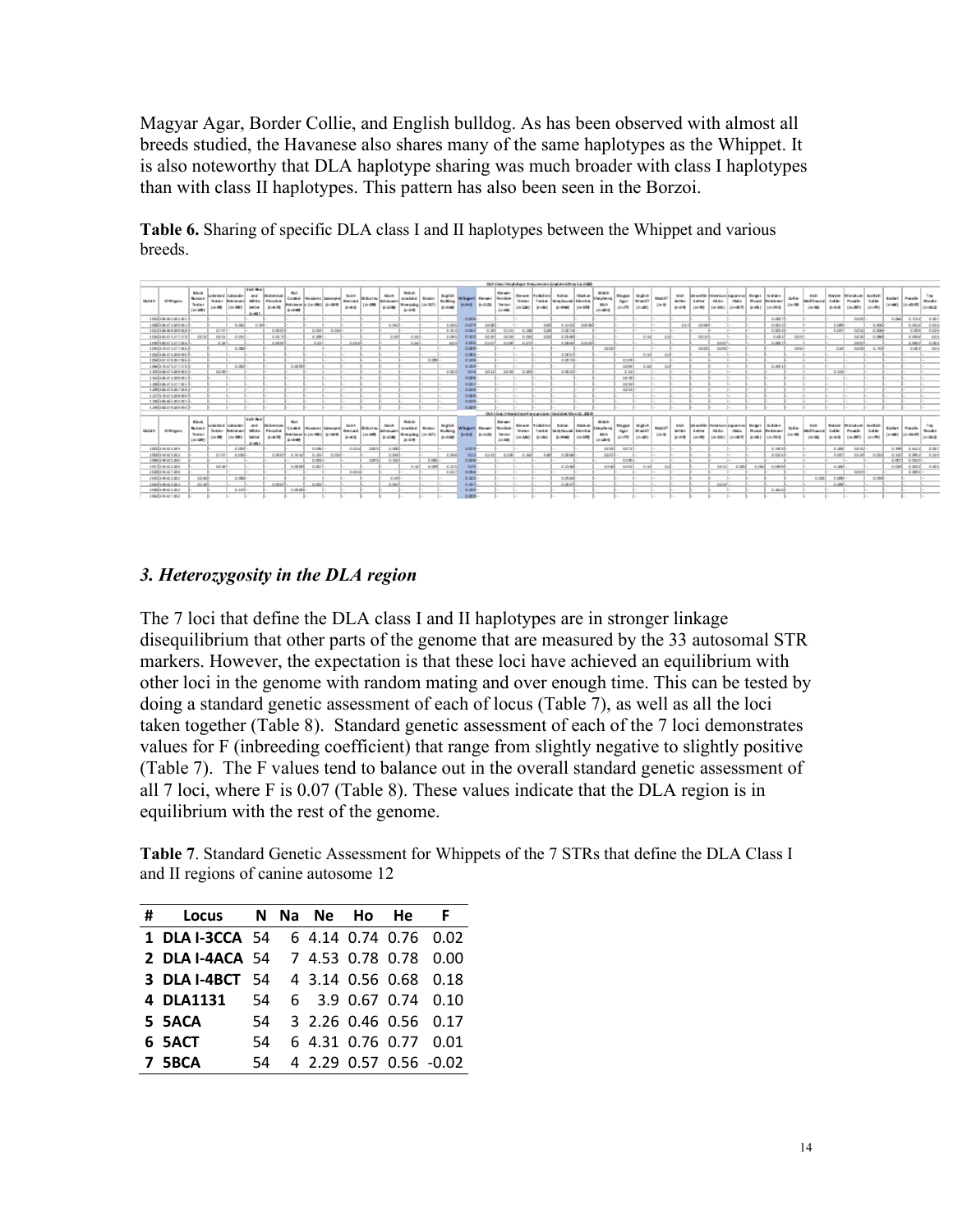**Table 8.** Standard genetic assessment of 54 Whippets on allele frequencies at 7 STR loci within the DLA class I and II region on canine autosome 12. Values are expressed as means (averages) with one standard error (SE).

|                                  |  |  | N Na Ne Ho He F          |  |
|----------------------------------|--|--|--------------------------|--|
| Mean 54 5.14 3.51 0.65 0.69 0.07 |  |  |                          |  |
| -SE                              |  |  | 0.51 0.33 0.04 0.03 0.03 |  |

## **III. Health [7-11]**

Whippets have been bred for coursing, work, and race, which requires sound bodies free of physical exaggerations that might affect heart, breathing, muscles, ligaments, or skeleton. Therefore, disorders like Hip dysplasia are uncommon in Whippets [8,9]. They are also relatively free of the ear infections, skin allergies, or digestive problems afflicting many other pure breeds.

## **A. Lifespan**

The lifespan of Whippets is reportedly 10-15 years with a median of 10 years [3, 9]. A small number of dogs have lived to 16 and 17 years [9].

## **B. General health problems**

A Kennel Club health survey done in 2004 found the major causes of death in Whippets in the UK to be heart failure of some type (14%), cancer (10%), urological problems (6.4%), followed by cerebral vascular (stroke), neurologic (seizures), spinal disease, immune mediated thrombocytopaenia (IMTP) and autoimmune hemolytic anemia (AIHA), gastrointestinal problems (enteritis, pancreatitis), musculoskeletal problems (arthritis, brittle bones, joint pain), endocrine disorders (Cushing's disease, Type I diabetes, Addison's disease), and liver failure [7].

The American Whippet Club recommends three test procedures for all dogs prior to breeding [12]. The first is a BAER test for normal hearing in both ears. Two different studies have found 0.4-1.3% of dogs tested to be bilaterally deaf [8, 13]. Deafness has been associated with several coat color and pattern mutations in various dog breeds, including Piebald and Merle coats [13]. The second recommendation is a normal OFA approved eye exam at least one year prior to mating. The third test is an OFA advanced cardia exam with echocardiogram performed by a Board-certified Cardiologist at least two years of a mating. The most common cardiac problem is chronic valvular degeneration in older dogs. However, there is concern about an increased incidence of dilated cardiomyopathy (DCM) possibly associated with grain-free diets [16, 17].

## **C. Heritable disease problems**

Genetic eye defects such as hereditary cataracts, primary lens luxation and progressive retinal atrophy are uncommon in the breed. Nevertheless, the American Whippet Club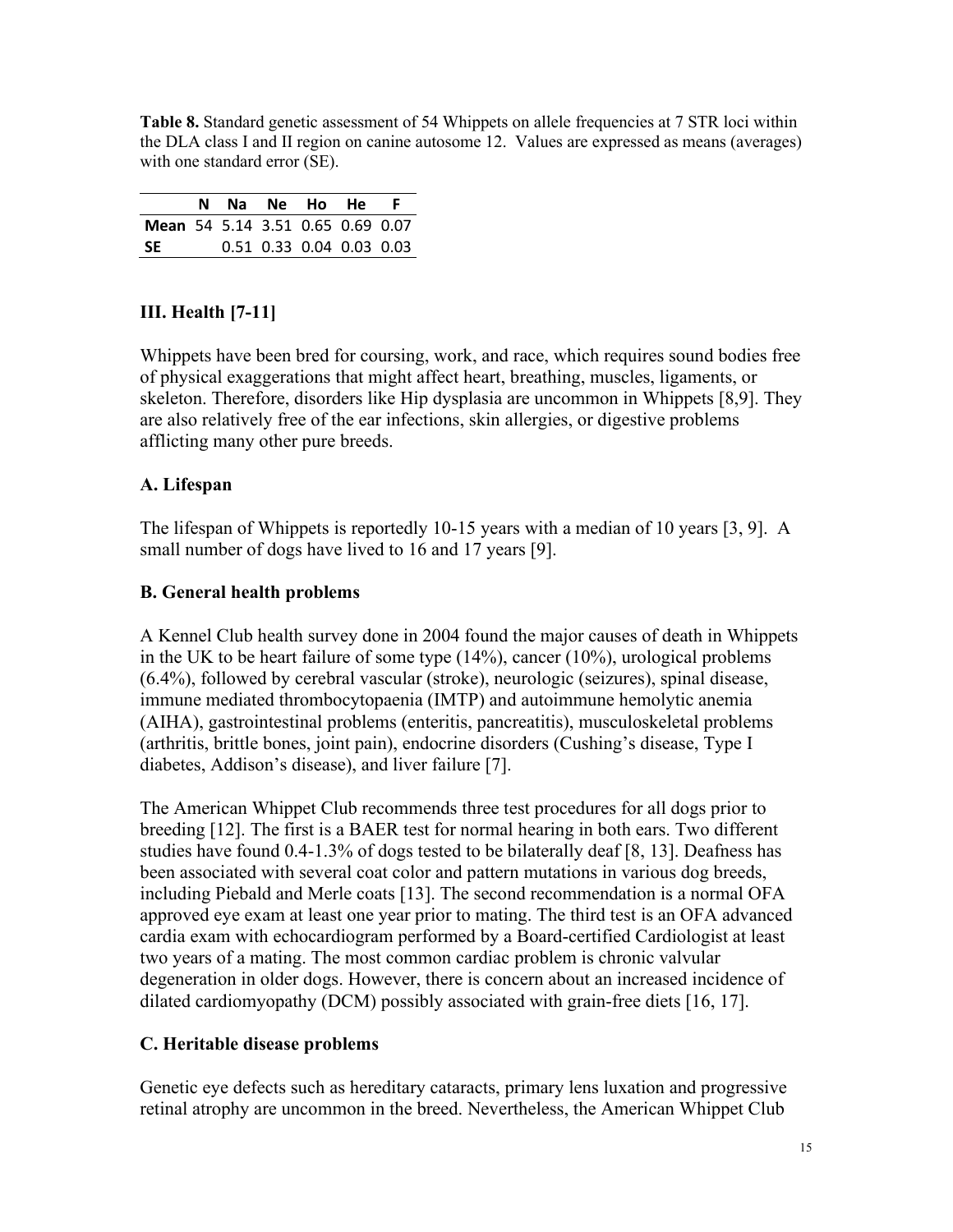recommends that breeding stock be given a complete eye examination and certified free of problems. Whippets are, like other sighthounds, more sensitive to barbiturate anesthetics. This is in part due to their low concentration of body fat and their liver's inability to metabolize anesthetics.

Genetic tests for the following disorders are available for the breed depending on need: Degenerative Myleopathy (DM), Glycogen Storage Disease V11, Muscular Hypertrophy, Dilute coat color Alopecia, Multi Drug Resistance, Phosphofructokinase Deficiency (PKF), Primary Lens Luxation (PLL), L2 Hydroxyglutaric Aciduria (L2-HGA), and Hyperuricosuria (HUU) [11].

A myostatin mutation causing a muscular hypertrophy was identified in Whippets in 2007 [10]. Whippets with a single copy of this mutation are largely unaffected, although there is an unsubstantiated claim that they may be faster but prone to cramping and overheating on exercise. Dogs that are homozygous for the mutation are known as Bully whippets and can suffer a range of disorders. Homozygotes often die within the first few days of life from a wobbler type syndrome and/or failure to nurse because of an extreme undershot lower jaw. Dogs that survive into adulthood can suffer painful muscle cramping, jaw anomalies, abnormal dentition, and deficient cognition. Genetic testing has greatly reduced the numbers of Bully whippets.

### **IV. What does this assessment of genetic diversity tell us about the contemporary Whippet**

The Whippets tested constituted a single breed, albeit with some intra-breed variation to the level of bloodline. The breed originated from dogs that shared many of their genomic alleles with village dogs currently found in the Middle East, SE Asia, and Island Pacific nations. Their DLA haplotypes are also shared with many other breeds that evolved mainly in England.

The anticipation is that the 54 dogs tested will define 90% or more of the known autosomal alleles and DLA class I and II haplotypes for the breed. This is sufficient to provide a reasonable assessment of genetic diversity in the breed. Nevertheless, it is important to screen more Whippets, especially from parts of the world outside of the USA. Genetic diversity for the breed appears below average for pure breeds, and it is important to identify any additional diversity that might exist.

Whippets have maintained a below average level of genetic diversity since founding. This knowledge is impetus for breeders to be as diligent as possible in maintaining existing diversity through the following generations. A lack of genetic diversity is not in itself bad, providing the founder population was relatively free of deleterious genetic traits and breeders have been judicious in avoiding any artificial genetic bottlenecks that may cause either a loss or imbalance of original diversity. The breed is surprisingly clear of breed-specific heritable disease traits and enjoys a good lifespan. Breeds that lack genetic diversity must be managed much more closely to avoid further loss of genetic diversity and have less leeway in dealing with simple recessive or complex polygenic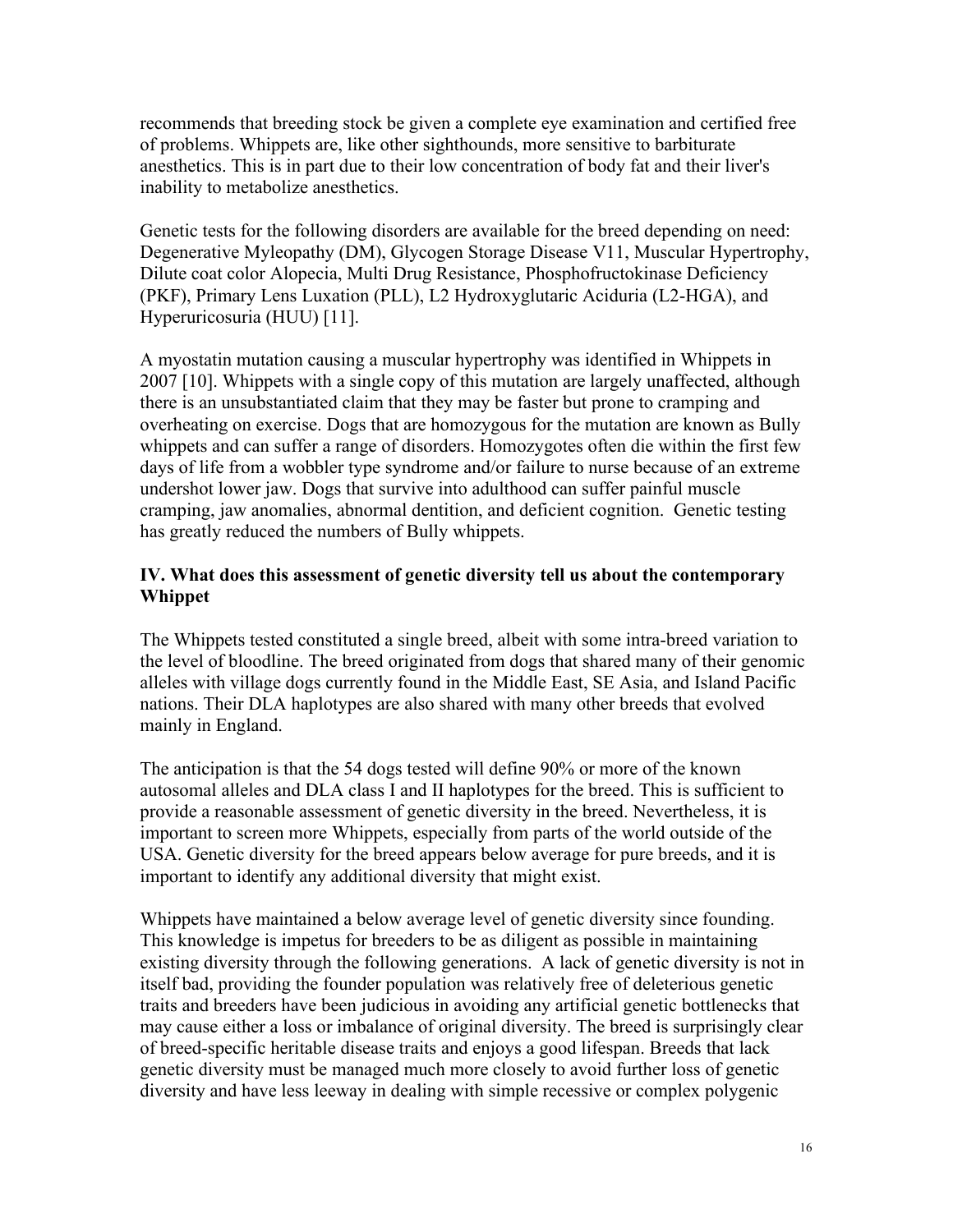disorders that might arise. Elimination of deleterious traits may result in loss of genetic diversity, especially when diversity is already low.

## **V. Results of Diversity Testing**

### **A. How will you be given the results of DNA-based genetic diversity testing on your dog?**

After a sample is submitted for genetic testing, the identity of the dog and owner will be replaced by a laboratory barcode identifier. This identifier will be used for all subsequent activities and each owner will be provided with a certificate that reports the internal relatedness, genomic STR genotypes and DLA class I and II haplotypes for the dog(s) tested. The internal relatedness value for the dog being tested is related to the entire population. The alleles at each of the 33 STR loci are presented as numbers that correspond to those found in Table 1. Each locus will have two alleles, which are either different (heterozygous) or the same (homozygous). Each allele is inherited from each of the parents. More of the alleles at each locus will be homozygous in dogs from closely related parents or that in regions of the genome that are under strong positive selection for some favored phenotypic trait or traits. Dogs with a predominance of rarer (i.e., low incidence) alleles will be more distantly related to the bulk of the population than dogs that have a predominance of common (i.e., high incidence) alleles.



## **B. What should you do with this information?**

The use of DNA for testing genetic diversity in the Whippet has confirmed that the breed lacks genetic diversity genome-wide and in the DLA region, most likely from a small number of founder individuals/lines. It is more important, therefore, to closely monitor existing diversity into the future. We believe that this can be most accurately done with DNA testing as a supplement to in-depth pedigrees. If the breed were to consider increasing genetic diversity by further genetic introgressions, DNA testing of dogs intended for such introgressions would also be essential.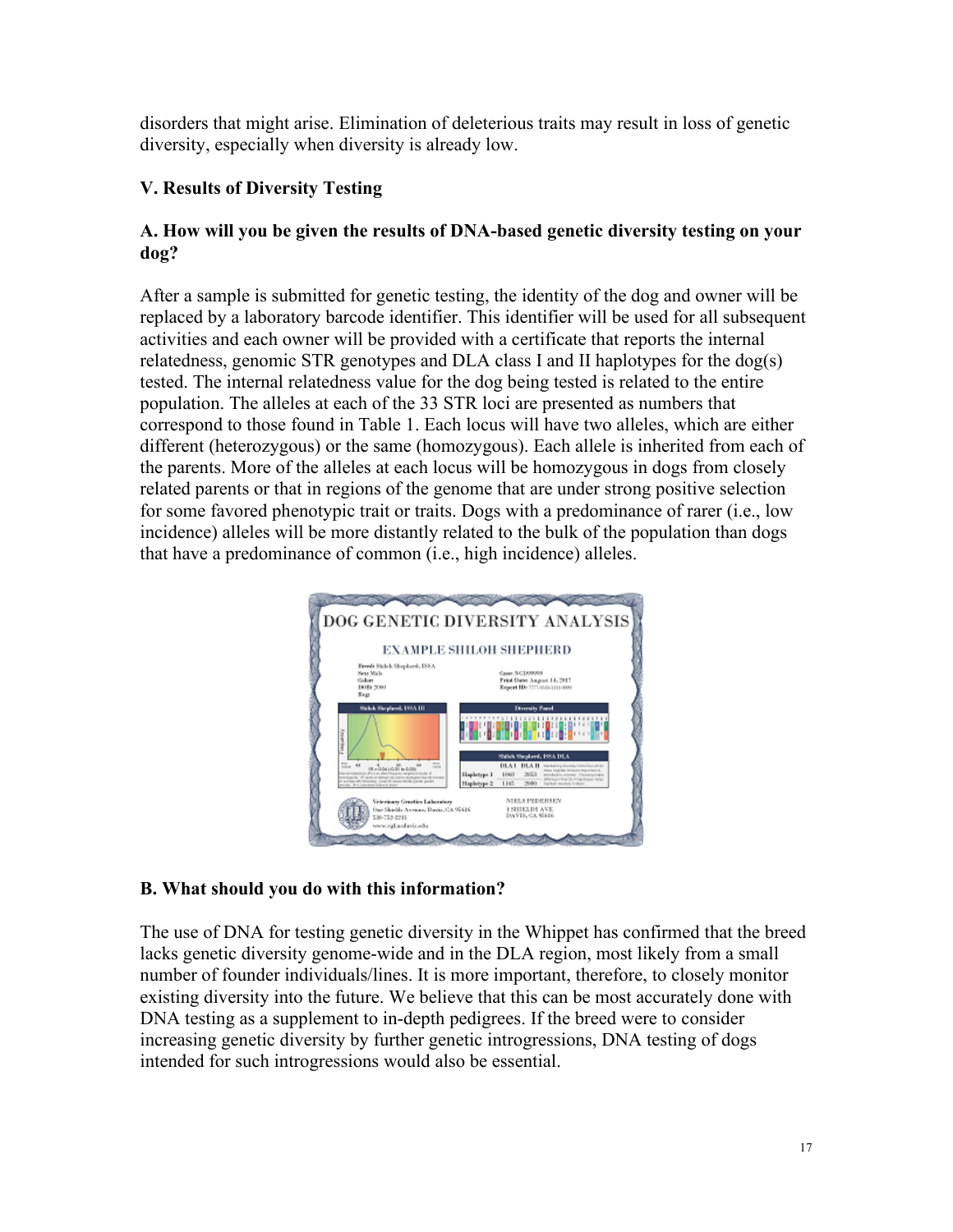The goal for breeders should be to continue to produce puppies with IR scores less than 0, and with time, even lower scores. Although most of the individuals tested were randomly bred, there were small subpopulations of dogs that were much more inbred or outbred than the rest of the population. Therefore, there is a possibility to better balance genetic diversity in the breed. Mates should be selected to avoid homozygosity at any genomic loci or DLA class I and II haplotype and encourage the use of dogs with less common genomic alleles or DLA haplotypes. Maintaining existing genomic diversity will require using IR values of potential mates based on the 33 STR loci to assure puppies of equal or greater overall diversity, like what is being done by many Standard Poodle breeders. However, IR values, because they reflect the unique genetics of individuals, cannot be used as the criteria for selecting ideal mates. Mates with identical IR values may produce puppies significantly more or less diverse than their parents. Conversely, a mating between dogs with high IR values, providing they are genetically different, may produce puppies having much lower IR scores than either parent. A mating between a dog with a high IR value and a low IR value, providing the latter has few alleles and DLA haplotypes in common, will produce puppies much more diverse than the highly inbred parent. Breeders should also realize that a litter of puppies may have a wide range of IR values, depending on the comparative contributions of each of the parents. The more genetically diverse and different the parents, the greater the range of IR values in their offspring.

The next step is to compare the DLA class I and II haplotypes. You want to avoid breeding pairs that will produce puppies that will be homozygous for the same haplotypes, and once again, less common haplotypes may offer more diversity than common ones.

Breeders who do not have access to computer programs to predict the outcome of pairings based on IR values of sire and dam can also compare values by manual screening. Potential sires and dams should be first screened for genetic differences in alleles and allele frequencies for the 33 genomic STR loci. Some extra weight should be given to rare v*s* common alleles. This information is included on all certificates and on the breed-wide data on the VGL website.

Puppies, once born, should be tested for their actual IR values, which will reflect the actual genetic impact of each parent on internal diversity. Considerations of mate choices for genetic diversity should be balanced with other breeding goals but maintaining and/or improving genetic diversity in puppies should be paramount.

A more effective use of this study is to contribute the genetic information to a web repository. The best format for such a repository and testing has been provided by Standard Poodle breeders. This information could be incorporated into a mate selection service that will allow a breeder to identify, among all the dogs tested, potential mates that would be most ideal for increasing genetic diversity in their littershttps://www.betterbred.com/.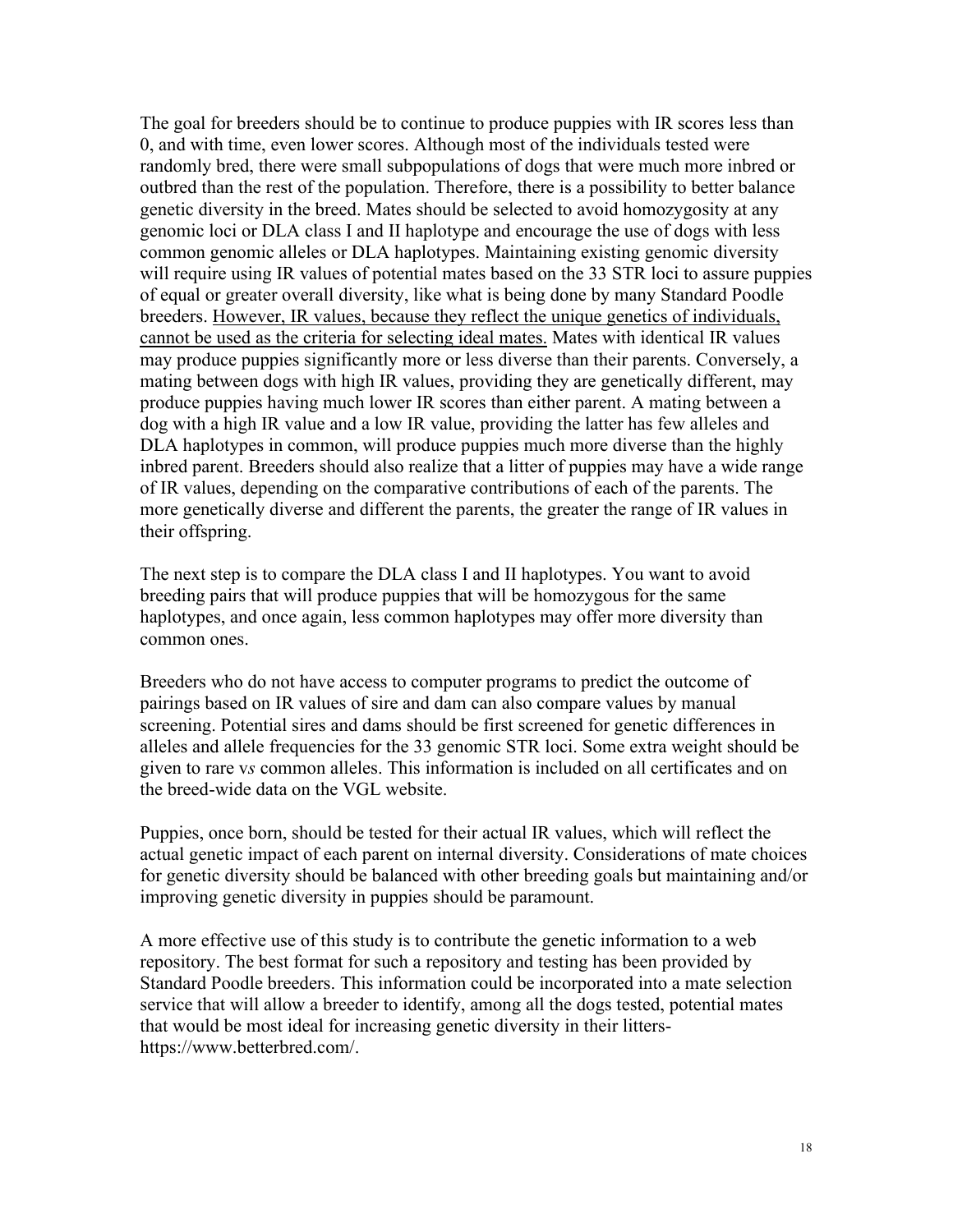#### **References**

1. Wikipedia. Whippet. https://en.wikipedia.org/wiki/Whippet

2. American Kennel Club. Whippet. https://www.akc.org/dog-breeds/whippet/

3. American Whippet Club. About Whippets. https://www.americanwhippetclub.net/about-whippets,

4. Canadian Kennel Club. Whippet. https://www.ckc.ca/en/Choosing-a-Dog/Choosing-a-Breed/Hounds/Whippet.

5. Walsh EG and Lowe M. 2004. The English Whippet. Coch-Y-Bonddu Books. http://6949ffa0ba48dd63b79067c6c9974fb8.mooselodge.ca/

6. Federation Cynologique Internationale. Whippet. http://www.fci.be/Nomenclature/Standards/162g10-en.pdf

7. The Kennel Club. Pedigree Breed Health Survey 2004. Whippet. https://www.thekennelclub.org.uk/media/16790/whippet.pdf

8. Orthopedic Foundation for Animals. Whippet. https://www.ofa.org/diseases/breedstatistics#detail

9. The Kennel Club. Pedigree Breed Health Survey 2014. https://www.thekennelclub.org.uk/media/749822/whippet.pdf

10, Mosher DS, Quignon P, Bustamante CD, Sutter NB, Mellersh CS, Parker HG, Ostrander EA. A Mutation in the Myostatin Gene Increases Muscle Mass and Enhances Racing Performance in Heterozygote Dogs". PLOS Genetics. 2007, 3: e79.

11. Dog Breed Health. Whippet. http://www.dogbreedhealth.com/whippet/

12. American Whippet Club. Health Statement. http://cdn.akc.org/Marketplace/Health-Statement/Whippet.pdf.

13. Strain GM, Louisiana State University. https://www.lsu.edu/deafness/incidenc.htm

14. The Kennel Club. 2015. Population analysis of the Whippet breed. https://www.thekennelclub.org.uk/media/686620/whippet.pdf

15. The Kennel Club. 2015. Population analysis of the Toy Poodle. https://www.thekennelclub.org.uk/media/686304/poodle toy.pdf

16. Whippet Health Foundation. Investigation into Diet-Associated Dilated Cardiomyopathy in Dogs. http://www.whippethealth.org